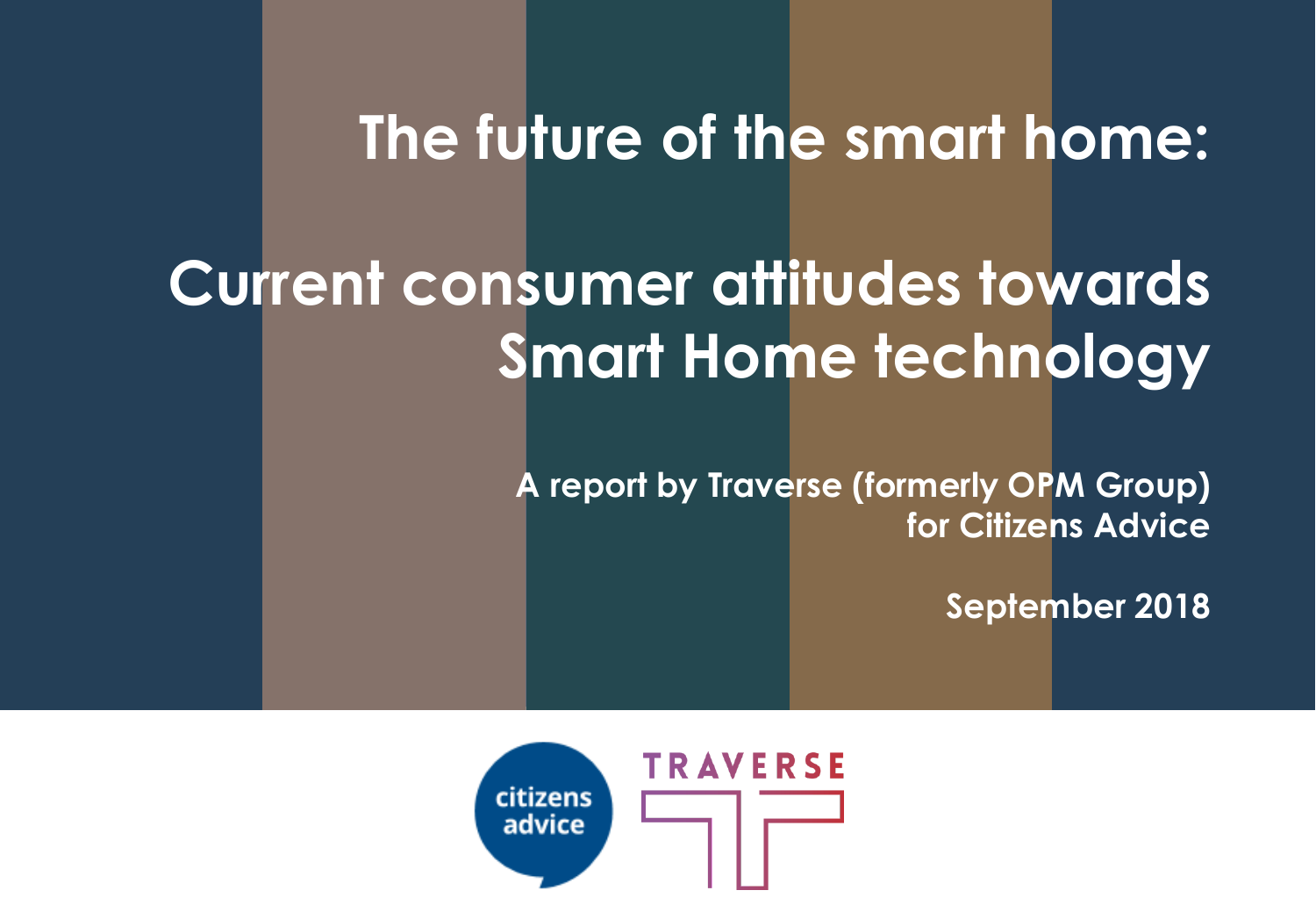# **Table of contents**





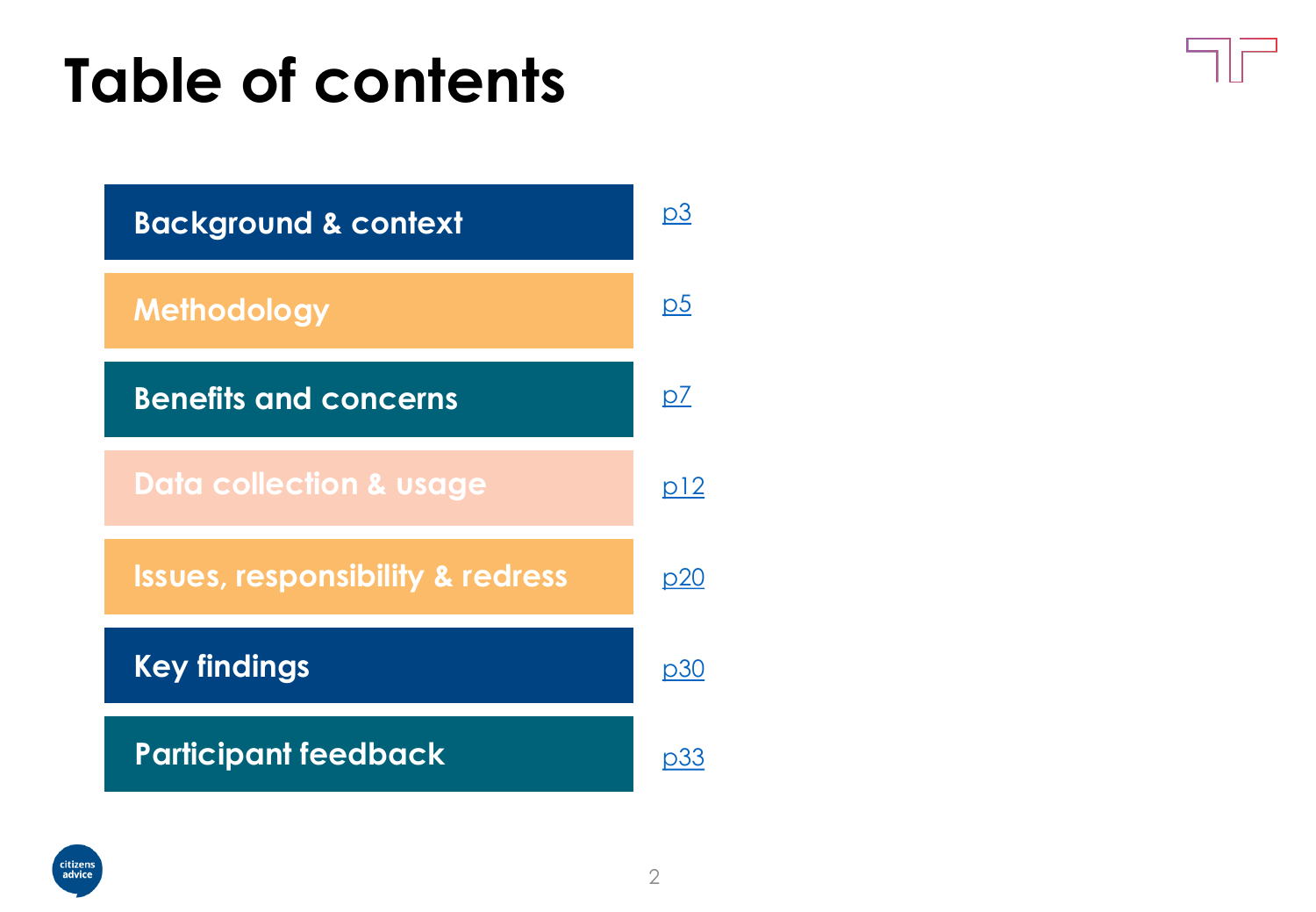| <b>Background &amp; context</b>             | <u>p3</u>      |
|---------------------------------------------|----------------|
| Methodology                                 | p <sub>5</sub> |
| <b>Benefits and concerns</b>                | p7             |
| <b>Data collection &amp; usage</b>          | <u>p12</u>     |
| <b>Issues, responsibility &amp; redress</b> | <u>p20</u>     |
| <b>Key findings</b>                         | p30            |
| <b>Participant feedback</b>                 | D33            |

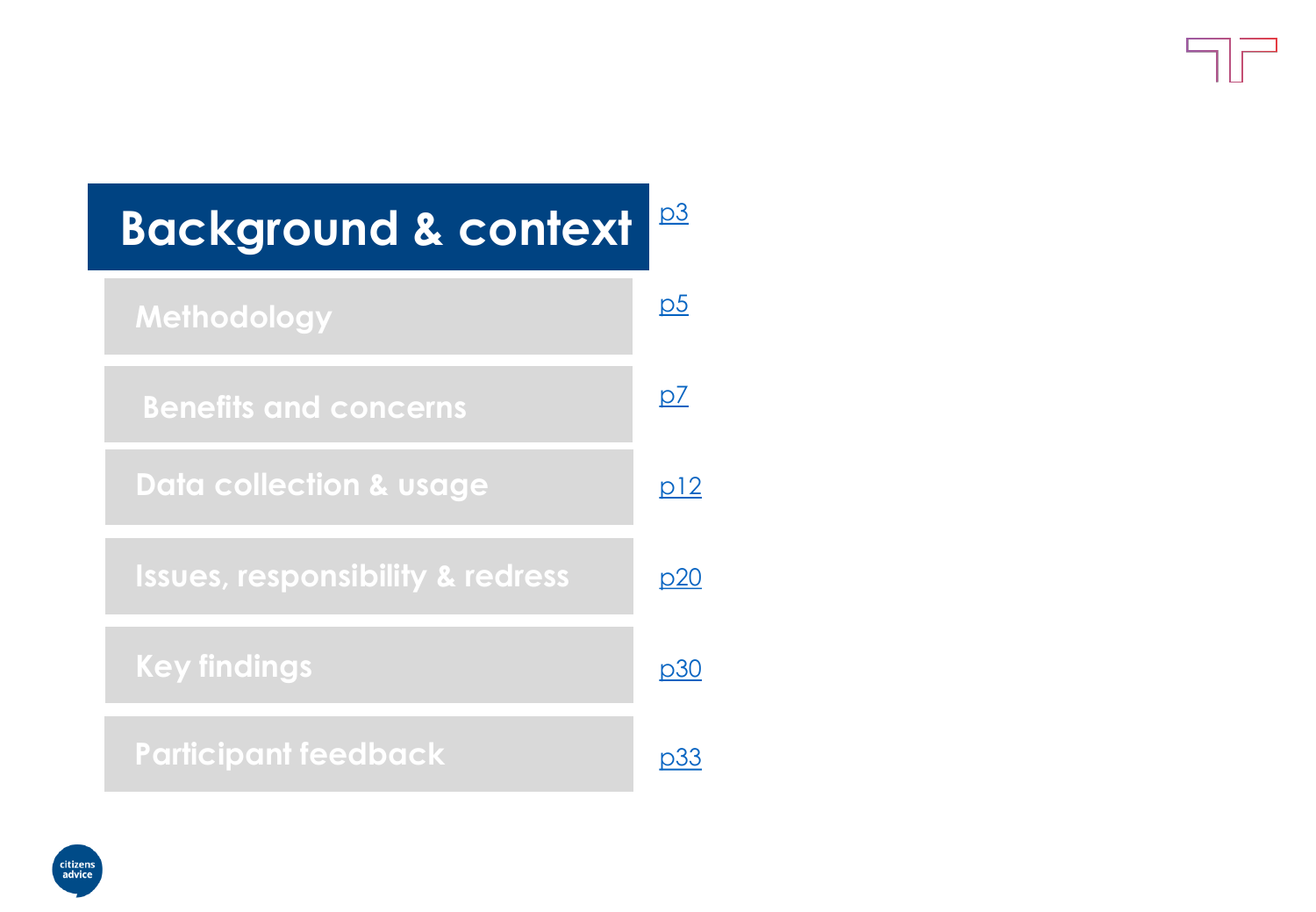### <span id="page-3-0"></span>**Background and context**

Citizens Advice want to build an in-depth understanding of how consumers **are likely to react to smart home products and services**, what they see as the **benefits and risks** of these technologies and **what consumer protection they would hope/expect to be in place**.

To develop this understanding, **Citizens Advice commissioned OPM Group** to conduct a range of research activities including social media research, short deliberative workshops, and community workshops. This document summarises the key findings from these activities.

The research aims to explore the following:

- What consumers **want, need, and expect** from interactions with smart home equipment (benefits / risks, perceived value / concerns)
- What kind of **control and transparency** consumers want in relation to these interactions (assumptions and concerns about privacy and data); and
- What **seeking redress** should look like in the event that something goes wrong (potential policies and protections).

The outputs of this research will be used by Citizen's Advice to enable them to confidently represent the consumer voice in this arena, inform policy lines, and potentially form the basis of a guiding framework for this emerging market.



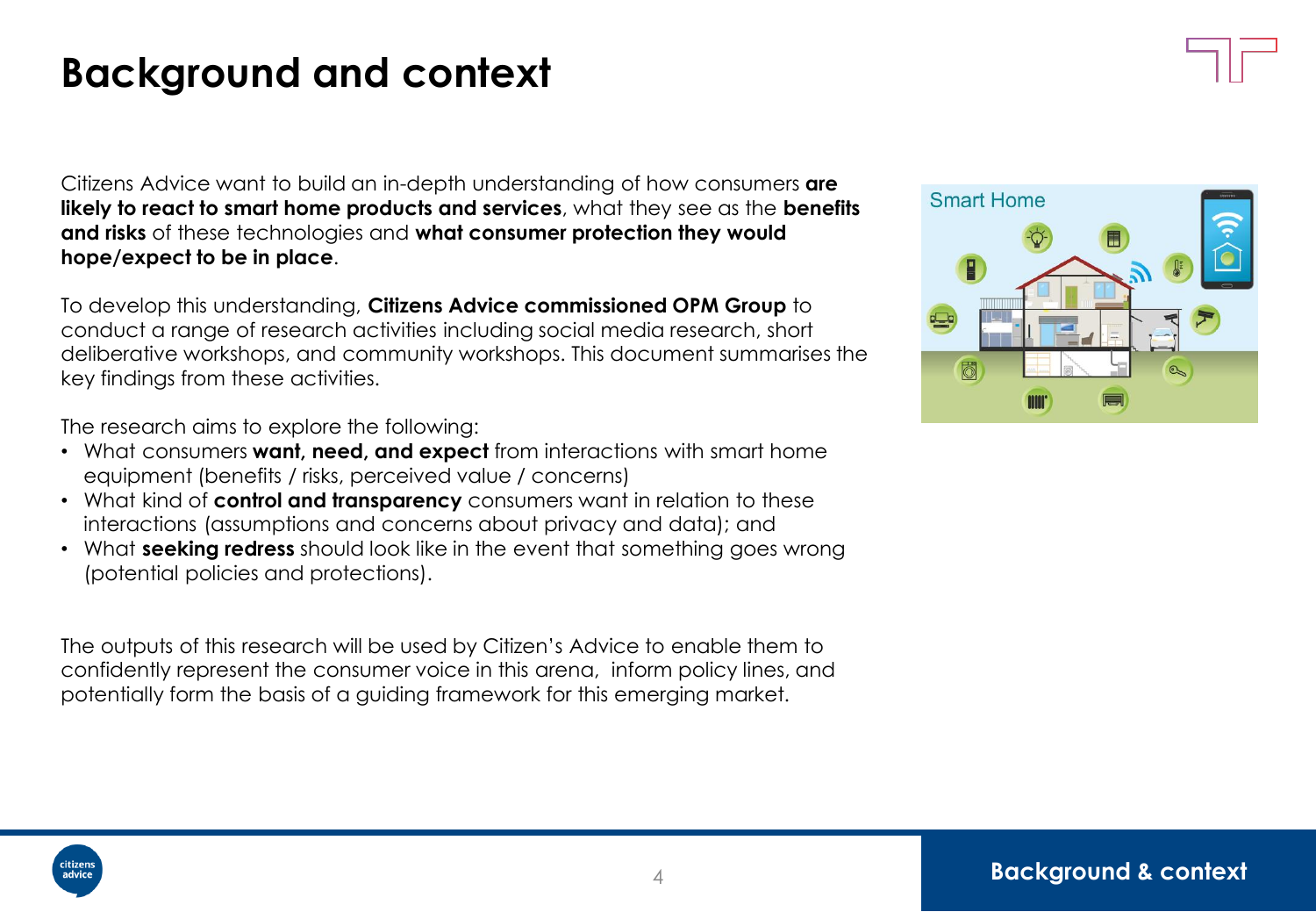$\neg F$ 

<span id="page-4-0"></span>

| <b>Background &amp; context</b>             | pЗ             |
|---------------------------------------------|----------------|
| <b>Methodology</b>                          | p <sub>5</sub> |
| <b>Benefits and concerns</b>                | p7             |
| <b>Data collection &amp; usage</b>          | <u>p12</u>     |
| <b>Issues, responsibility &amp; redress</b> | p20            |
| <b>Key findings</b>                         | p30            |
| <b>Participant feedback</b>                 |                |

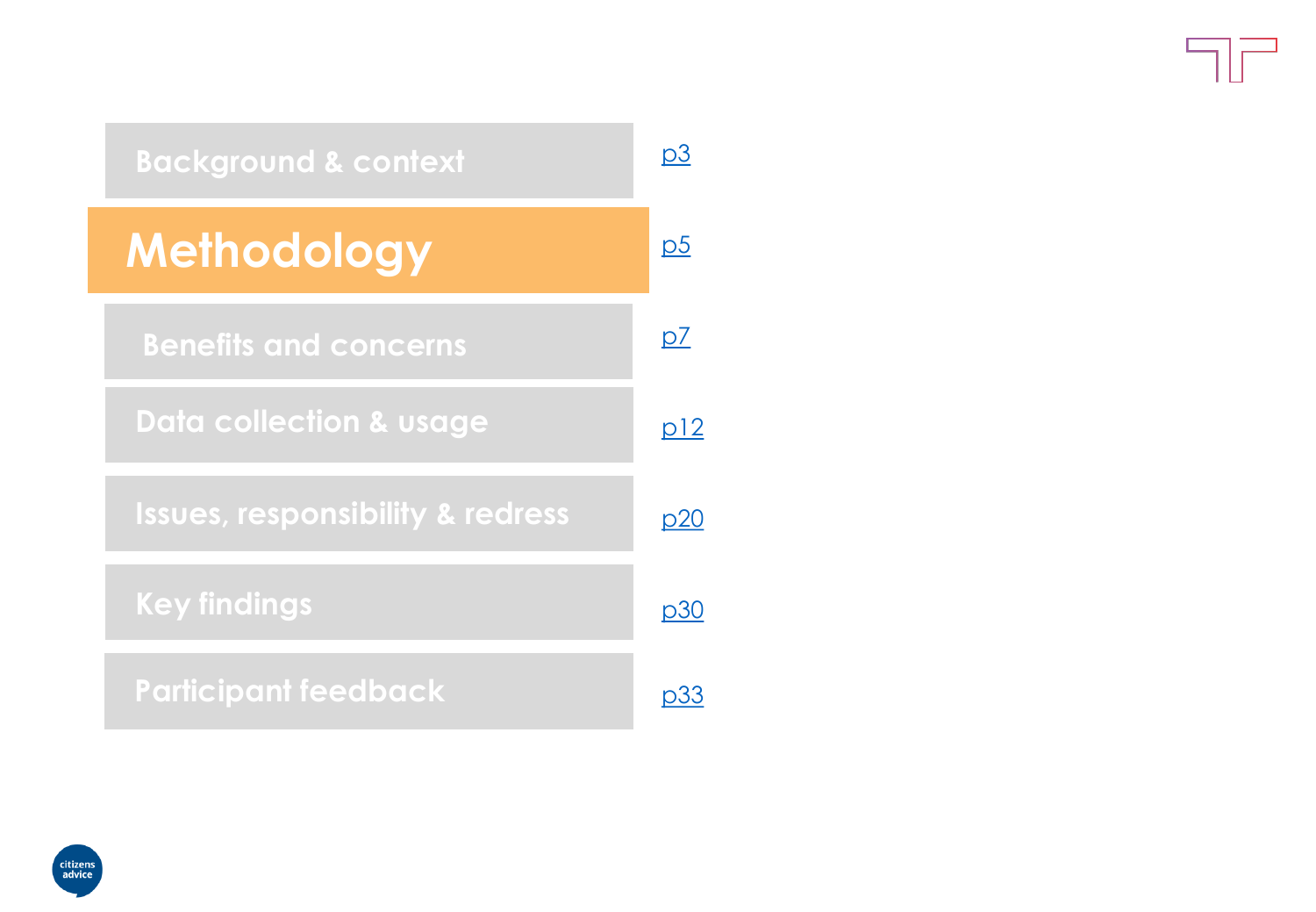### **Methodology**



| <b>Summary of Activity</b>                                             | <b>Further details and explanation</b>                                                                                                                                                                                                                                                                                                                                                                                                                                                                                                                                                                                                                                                                                                                                                                                                                                                                                                                                                                                                                                                                                                                                    |
|------------------------------------------------------------------------|---------------------------------------------------------------------------------------------------------------------------------------------------------------------------------------------------------------------------------------------------------------------------------------------------------------------------------------------------------------------------------------------------------------------------------------------------------------------------------------------------------------------------------------------------------------------------------------------------------------------------------------------------------------------------------------------------------------------------------------------------------------------------------------------------------------------------------------------------------------------------------------------------------------------------------------------------------------------------------------------------------------------------------------------------------------------------------------------------------------------------------------------------------------------------|
| <b>Social Media Ethnography</b>                                        | We began by undertaking a social media ethnography to understand key<br>conversations that were taking place about smart home technology. The sites that we<br>looked at included Reddit, Mumsnet and Quora and discussion topics helped to inform<br>our key research questions and our topic guide for the deliberative workshops.                                                                                                                                                                                                                                                                                                                                                                                                                                                                                                                                                                                                                                                                                                                                                                                                                                      |
| Deliberative workshops (3 x<br>workshops, 51 participants in<br>total) | In February 2018 we held 3 deliberative events to explore people's views in an<br>interactive and engaging way. To ensure that these reflected the national population<br>we held one in Cardiff, Reading and Gourock and we invited participants that<br>represented a mix of ages, genders and socio-demographic backgrounds. We also<br>screened for different technology users, ensuring that at each event there were<br>participants with very low technology use.<br>We began by introducing smart home technology through information cards and real-<br>life examples and discussed the benefits and concerns of these products. We then<br>discussed scenarios where things could go wrong with the technology (giving examples<br>of videos about smart energy systems and on issues uncovered in the social media<br>ethnography and ) and what participants would want by way of redress. The last<br>exercise in the workshop was about <b>data</b> . Through a voting exercise we uncovered<br>how much participants were willing to share and with whom. This was followed by a<br>discussion about opinions on <b>opt-in / opt-out</b> for data sharing. |
| Community workshops (2 x<br>workshop with 10 participants in<br>total) | To widen the reach of the research to include people who would not normally come to<br>workshops we held two shorter versions of the workshop with community groups in<br>London. One was organised with the charity Sense and involved participants who were<br>either deafblind or affected by severe audio and/or visual impairment and the other<br>was at the Sundial Community Centre for older people.                                                                                                                                                                                                                                                                                                                                                                                                                                                                                                                                                                                                                                                                                                                                                             |

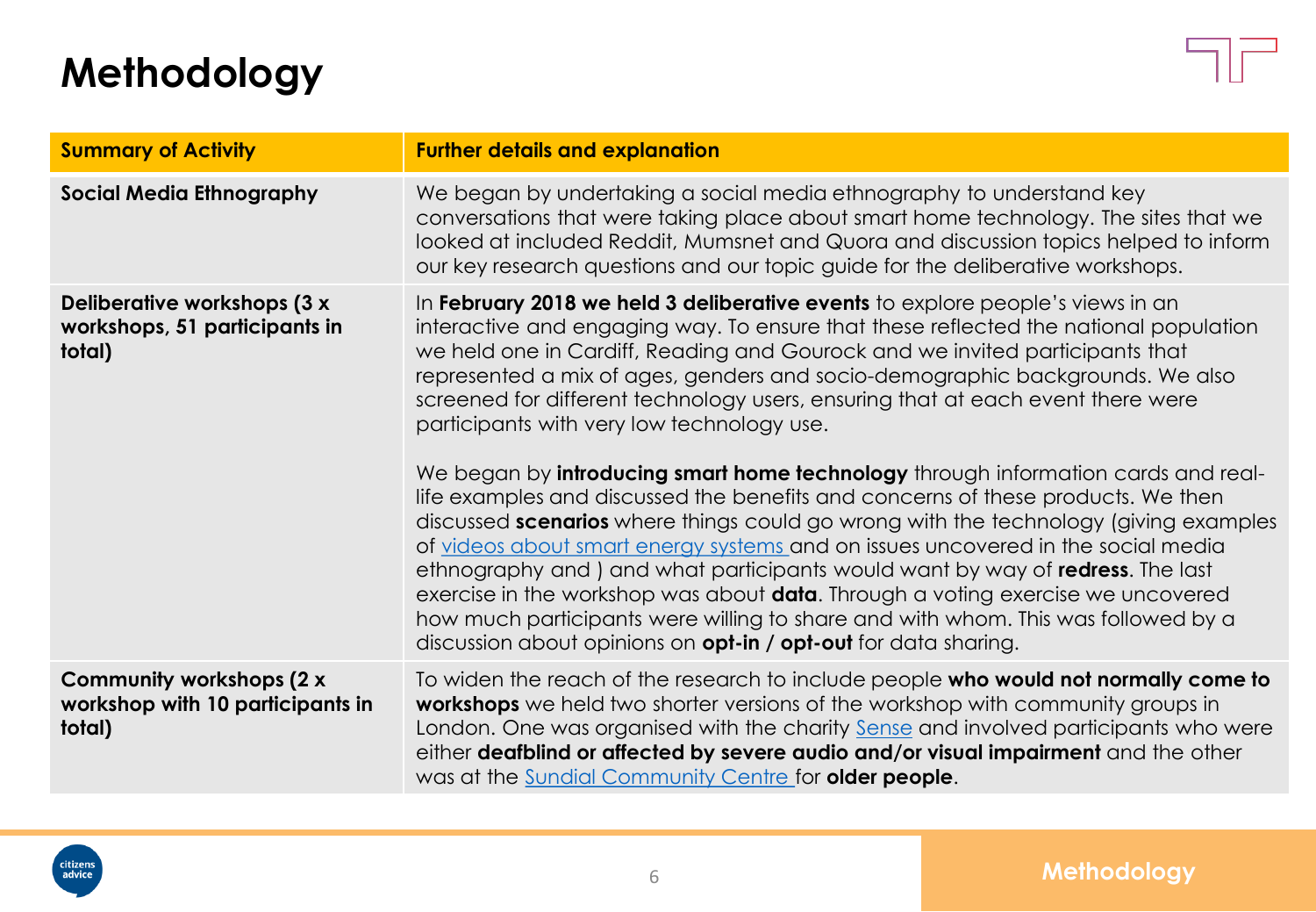<span id="page-6-0"></span>

| <b>Background &amp; context</b>             | pЗ         |
|---------------------------------------------|------------|
| Methodology                                 | p5         |
| <b>Benefits and concerns</b>                | p7         |
| <b>Data collection &amp; usage</b>          | p12        |
| <b>Issues, responsibility &amp; redress</b> | <u>p20</u> |
| <b>Key findings</b>                         | p30        |
| <b>Participant feedback</b>                 |            |

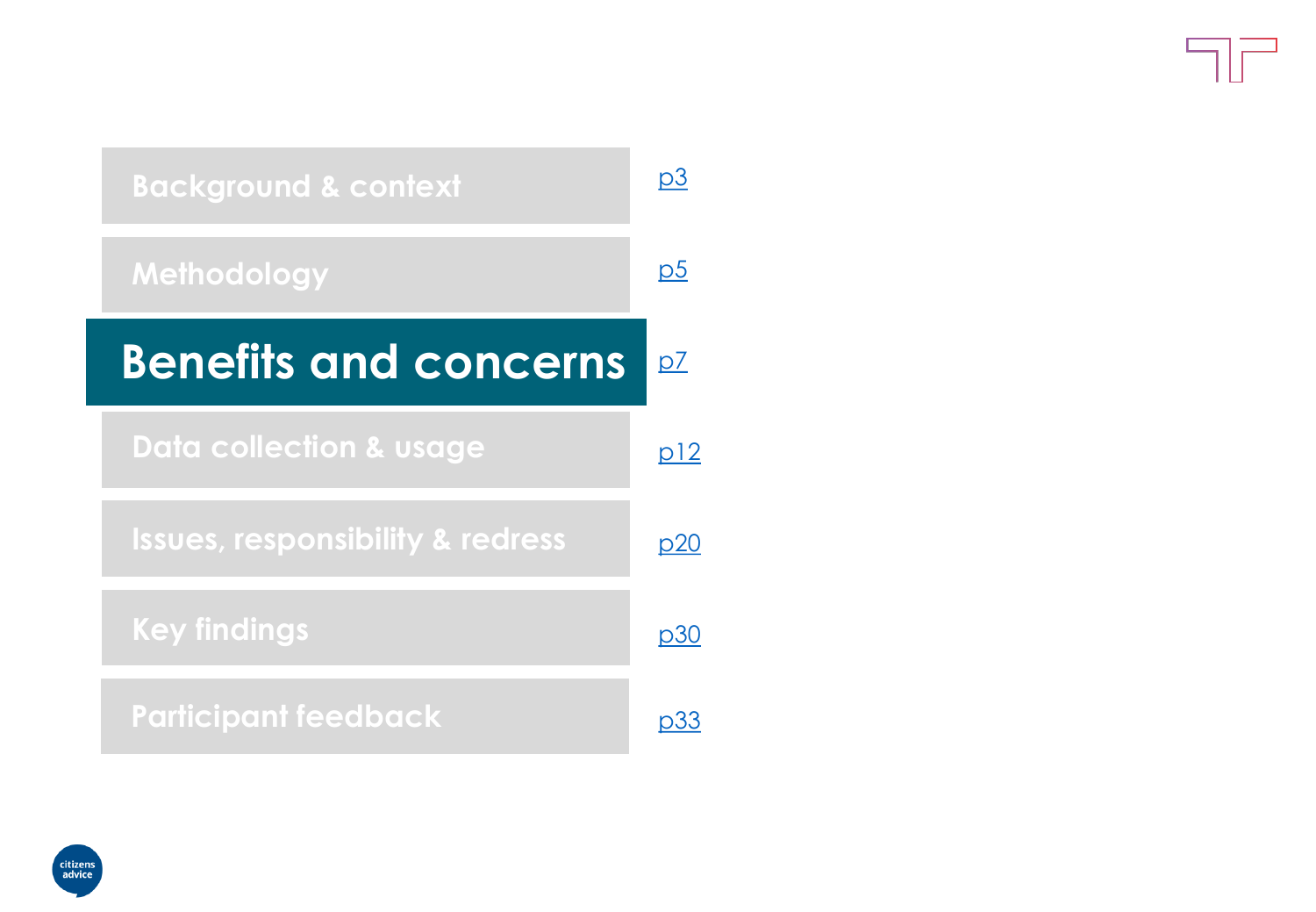## **Current views on the benefits of the smart home**

Many perceived benefits of different smart home technologies **overlap** under the themes of **convenience, control and safety.** 

Most consumers evaluate the benefits of the individual smart products/services **without spontaneously connecting them**  under the concept of the smart home.

**A minority suggest** that the value of smart home technology cannot be isolated to individual benefits, and should be looked at in terms of what it means as a whole when connected: "**enhancing one's life".** 



\*A detailed breakdown of the benefits above can be found in the **supporting appendix**.

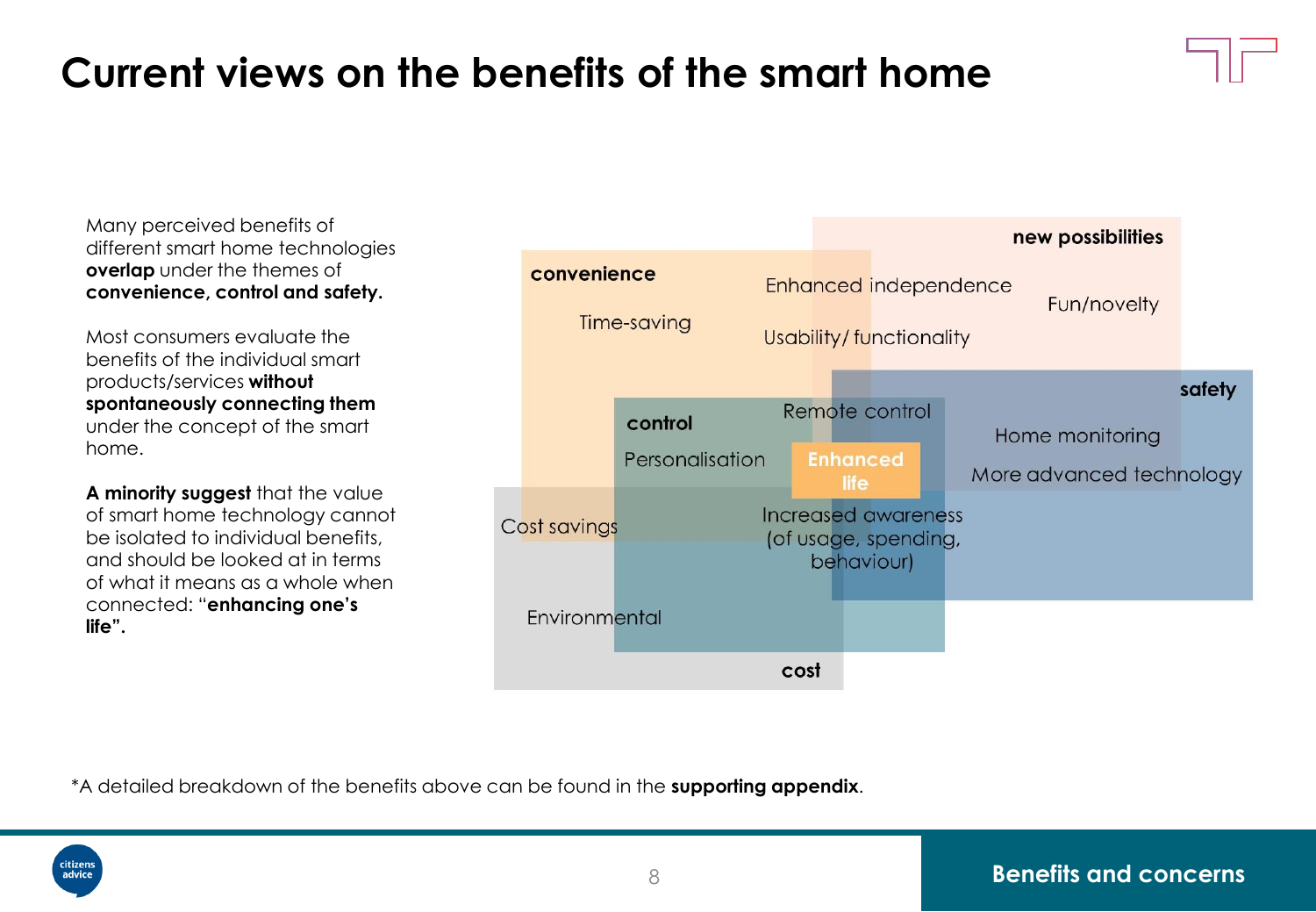## **Consumer concerns linked to safety, security and behaviour**

Many concerns are based around **safety and security** related to products being unreliable, and data breaches, indicating **a lack of knowledge about what fail-safes are in place and a lack of trust in smart technology manufacturers.** The **cost of purchasing and maintaining** smart technology and the **complexities of operating it** are also commonly shared concerns.

**Most consumers are not spontaneously concerned about data privacy,** but when prompted, they become more worried about the implication/consequences.

Some consumers are also afraid the adoption and proliferation of smart technology may have **negative implications on individual/social behaviour by promoting laziness, isolation, and inequality.** 

Throughout all discussions, consumers wonder **where technological progress is headed** and whether they **have a say** about which products become widespread and replace traditional technologies. Some worry that all of these concerns may lead to a **dystopian future**.



\*A detailed breakdown of the concerns above can be found in the **supporting appendix**.

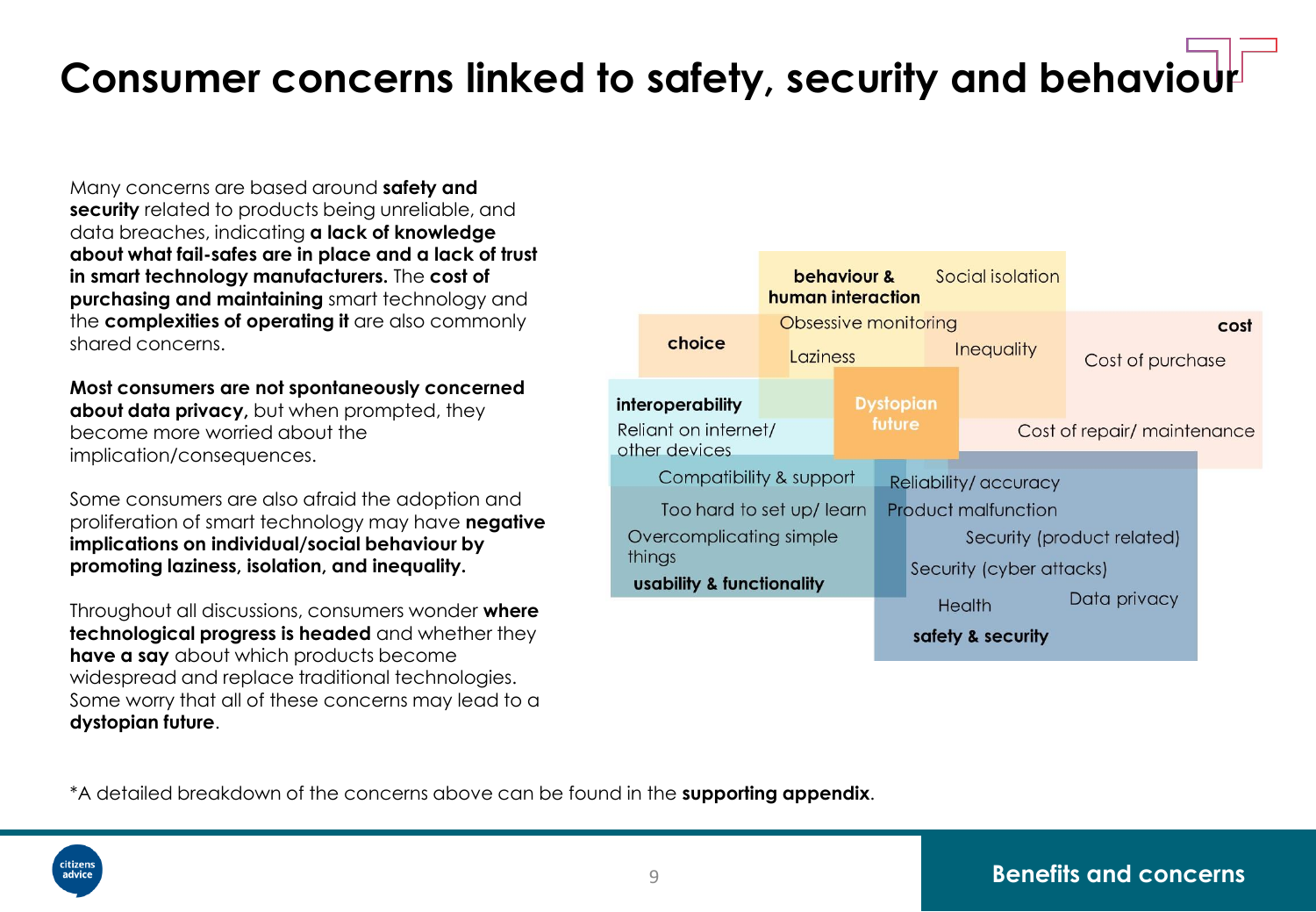## **Most appealing benefits vs. most concerning risks**

**When prompted with a pre-determined list of options at the end of the workshops**, most participants chose **cost savings** and **energy efficiency** as the most appealing benefits. Although these benefits were discussed during the initial sessions, they were not the focus of discussion, with the expense incurred by smart technology seen as more of a barrier.

Despite being identified as a concern related to product reliability and data, **safety and security** were also seen as a particular benefit for some types of products (such as home monitoring and alarm systems), with **remote control being an equally important benefit.**

A small number of people are still not convinced that smart technology will bring **any benefits** to them personally.

The voting results show that by the end of the session, the **biggest concern is what happens to data** that is collected, followed by **vulnerability to cyber attacks**  and **collecting too much** information. There are no significant demographic correlations.

**"Gives me more independence"** was the number one benefit for **vulnerable groups, while** their most common concerns were **instructions being confusing, accessibility issues** and **cyber attacks**.

Which benefit of smart home technology appeals to you the most?



- **Helps me save money**
- **Helps me be energy-efficient**
- **Can be operated and monitored remotely**
- **Offers a high level of security**
- It links with many other things in the house
- **It knows/ saves my preferences (it's personalised)**
- It gives me more independence
- **Something else**
- None

#### Which risk of smart home technology concerns you the most?



- **I** don't know what it does with my data
- It leaves me vulnerable to cyber attacks
- If will collect too much information
- If it breaks I won't know how to fix it
- I won't know how to use it properly
- It won't do what I want it to do
- The instructions are confusing
- **Something else**
- None

(N=51)

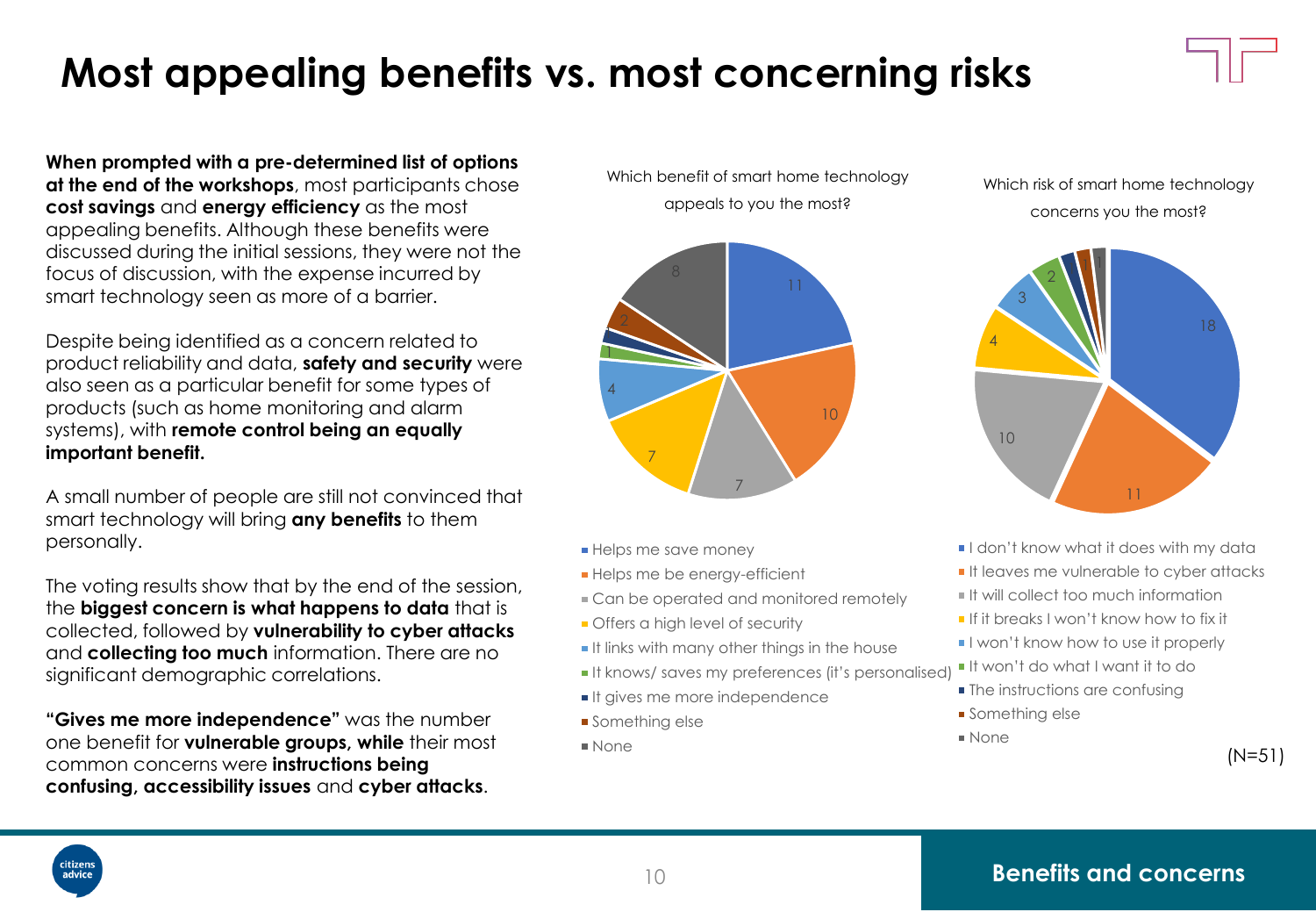## <span id="page-10-0"></span>**Overall view of benefits vs. risks of smart technology**



Overall, **more participants saw the risks rather than the benefits** of smart home technology. A large proportion weren't sure, reflecting the general uncertainty and unfamiliarity expressed during the sessions.

#### **Differences between groups also include the following:**

- o Most consumers in Cardiff felt that smart tech is risky, whereas in Gourock most were unsure. Reading-based participants were slightly more positive towards smart technology than in the other two locations.
- o Younger people were more positive about the benefits but similar to other ages regarding risks
- o The more vulnerable groups seemed to be more positive towards the benefits smart technology can bring

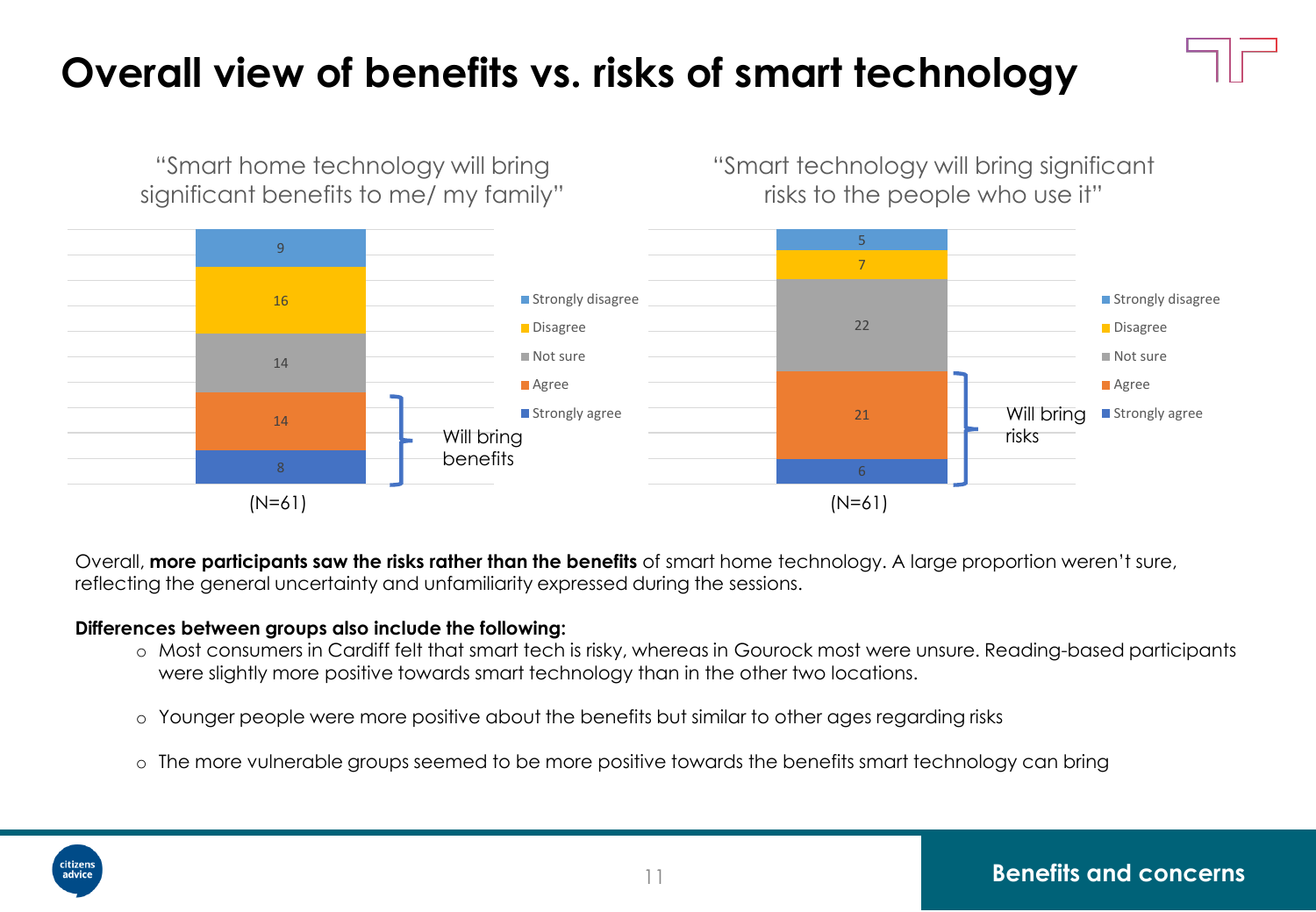Tr

<span id="page-11-0"></span>

| <b>Background &amp; context</b>             | <u>p3</u> |
|---------------------------------------------|-----------|
| Methodology                                 | <u>p5</u> |
| <b>Benefits and concerns</b>                | <u>p7</u> |
| <b>Data collection &amp; usage</b>          | p12       |
| <b>Issues, responsibility &amp; redress</b> | p20       |
| <b>Key findings</b>                         | p30       |
| <b>Participant feedback</b>                 | p33       |

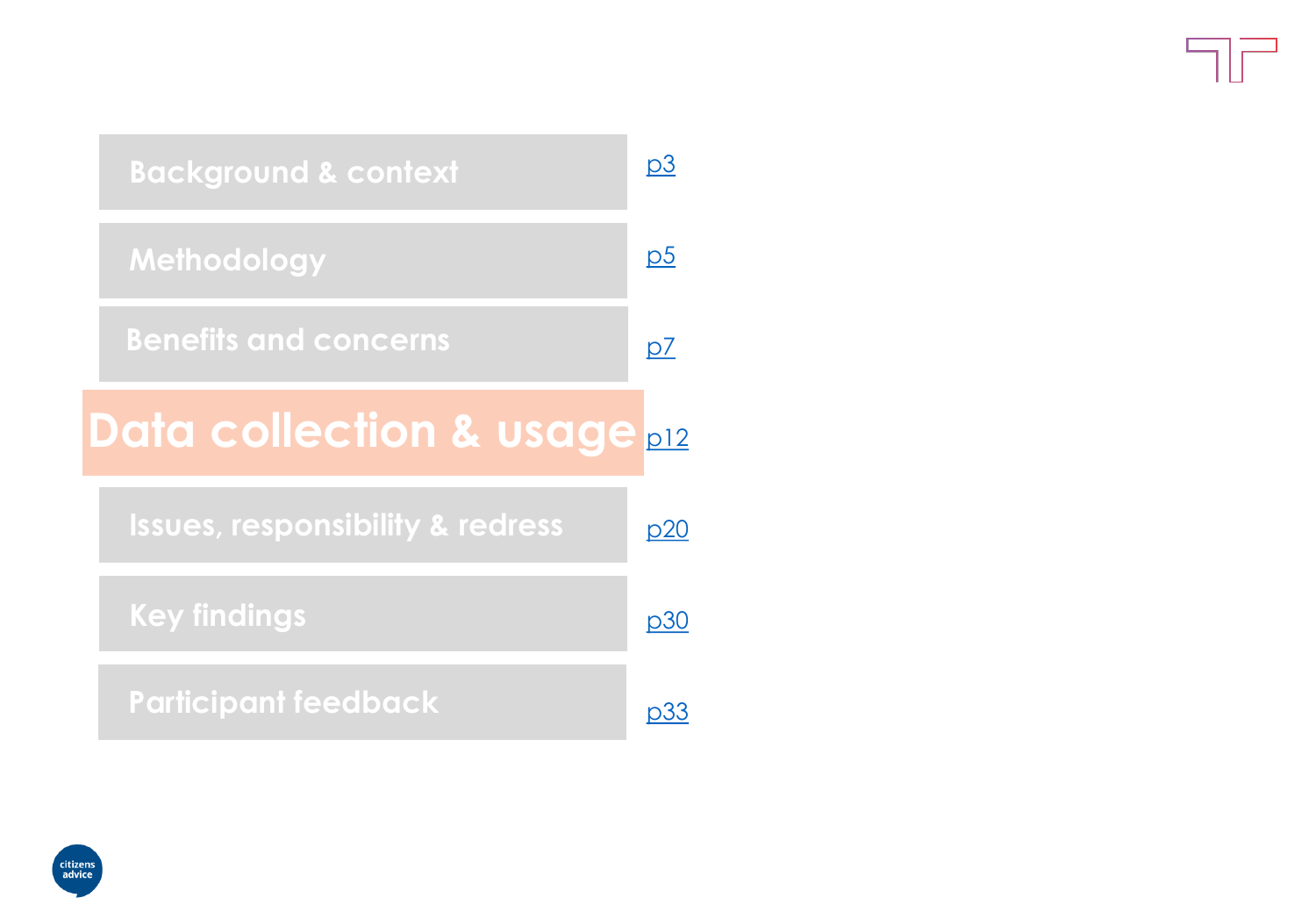### **Openness towards sharing data**

Participants were sent a **pre-task** before joining the workshops - a **questionnaire composed on 9 increasingly intrusive questions** (on the right). They were asked to think about whether they would they be **comfortable sharing those answers or not**, in a hypothetical scenario.

The purpose of this was to establish their **baseline attitudes to data sharing** and subsequently identify whether there are **any differences in their openness depending on the 'audience'** that the data is shared with.

- Who is your energy provider?
- How many people live in your house?
- How many hours a day do you watch TV?
- What time do you get home every day?
- How many calories do you consume a day?
- How much time do you spend in the bathroom a day?
- Who do you share your passwords with (family, friends, colleagues etc.)?
- Do you ever leave your house unlocked?
- Do you ever watch adult content in your house?

 $6.8$  average number of questions consumers are willing to answer across all groups (baseline)



There were no significant differences across most groups in general openness to sharing data. In the **deafblind** community group, only 2 participants answered this question and they felt that these questions were **not very intrusive compared to other information they had been required to give out** (such as medical records).

However, there are some differences in the audiences consumers would share their data with, with the voting results suggesting that **government and companies are given a much lesser degree of trust.** 

citizens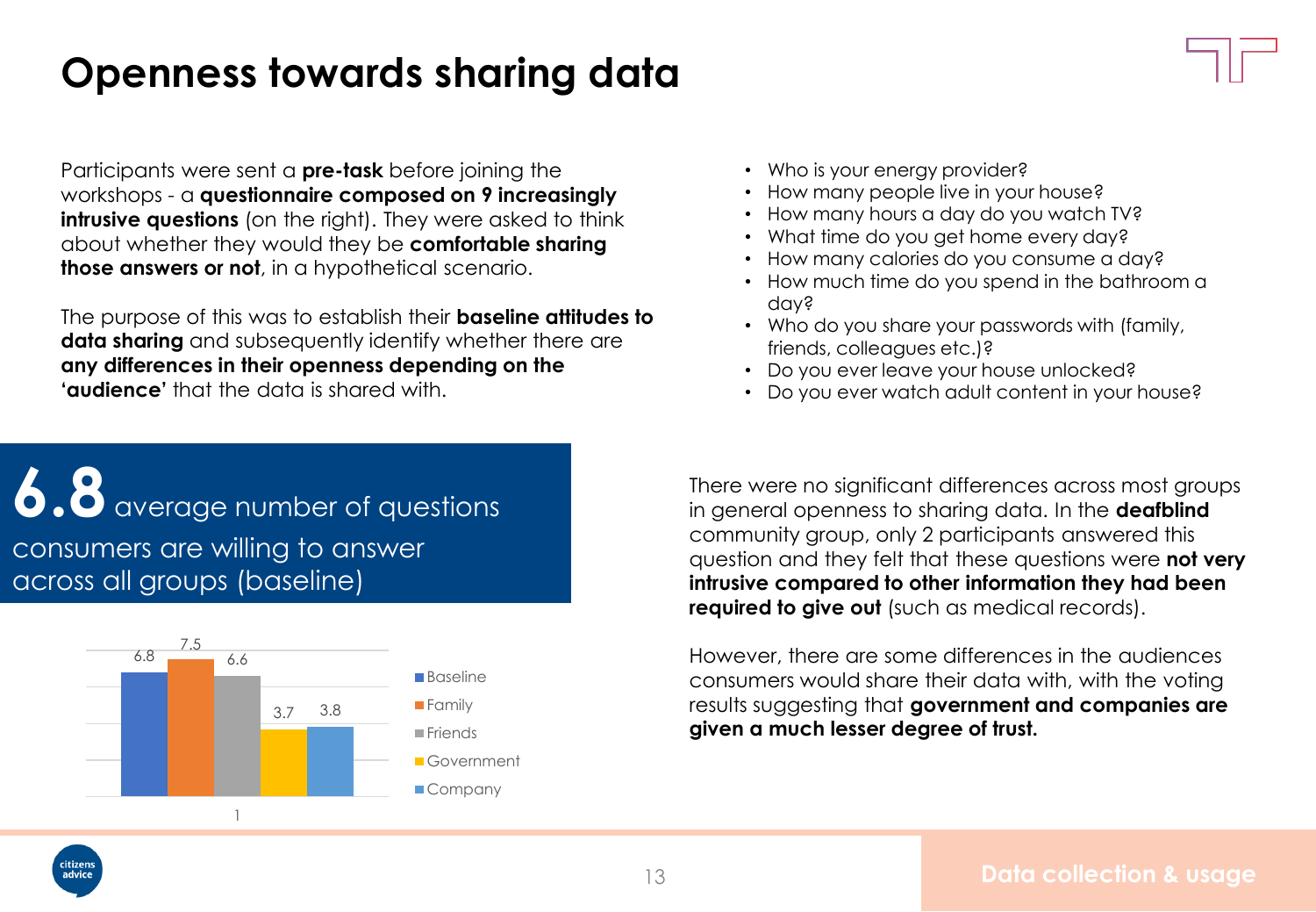## **Initial assumptions about data collection**

**Data privacy and data collection in general is not top of mind for most participants**, although some consumers raise concerns around data security (in relation to hacking) unprompted.

However, when discussed, consumers became **increasingly aware of the amount and types of data current technology is already collecting**  about them, and data they are sharing themselves. By the end of the session this was a key concern [\(slide 11](#page-10-0)).

Some types of data are viewed as a **'double-edged sword**': they can be beneficial as they are **inherent to the core functions of the smart product** (e.g. a smart thermostat 'knowing' what time people come back home so it can heat the house efficiently), but **can also leave people exposed to vulnerabilities** (data collected by the thermostat can indicate when people are not at home and the house is left unsupervised).

Consumers were **not instinctively worried about data manipulation or misuse**, but as the discussion progressed, they wondered about how **data correlation/aggregation** would be used for or against them.

**"Not really concerned about sharing data but I am starting to think about this more often."**

**"I don't think there's anything they wouldn't collect."**

It was very hard for consumers to think about collected **data being used not just to improve the respective products/services but to create new services in the future**. When prompted, a few consumers thought that it might be an advantage, but did not have a fully-fledged rationale.

This can be explained by consumers' limited knowledge of smart technology as well as their lack of trust and sense of control when it comes to the technology and the data.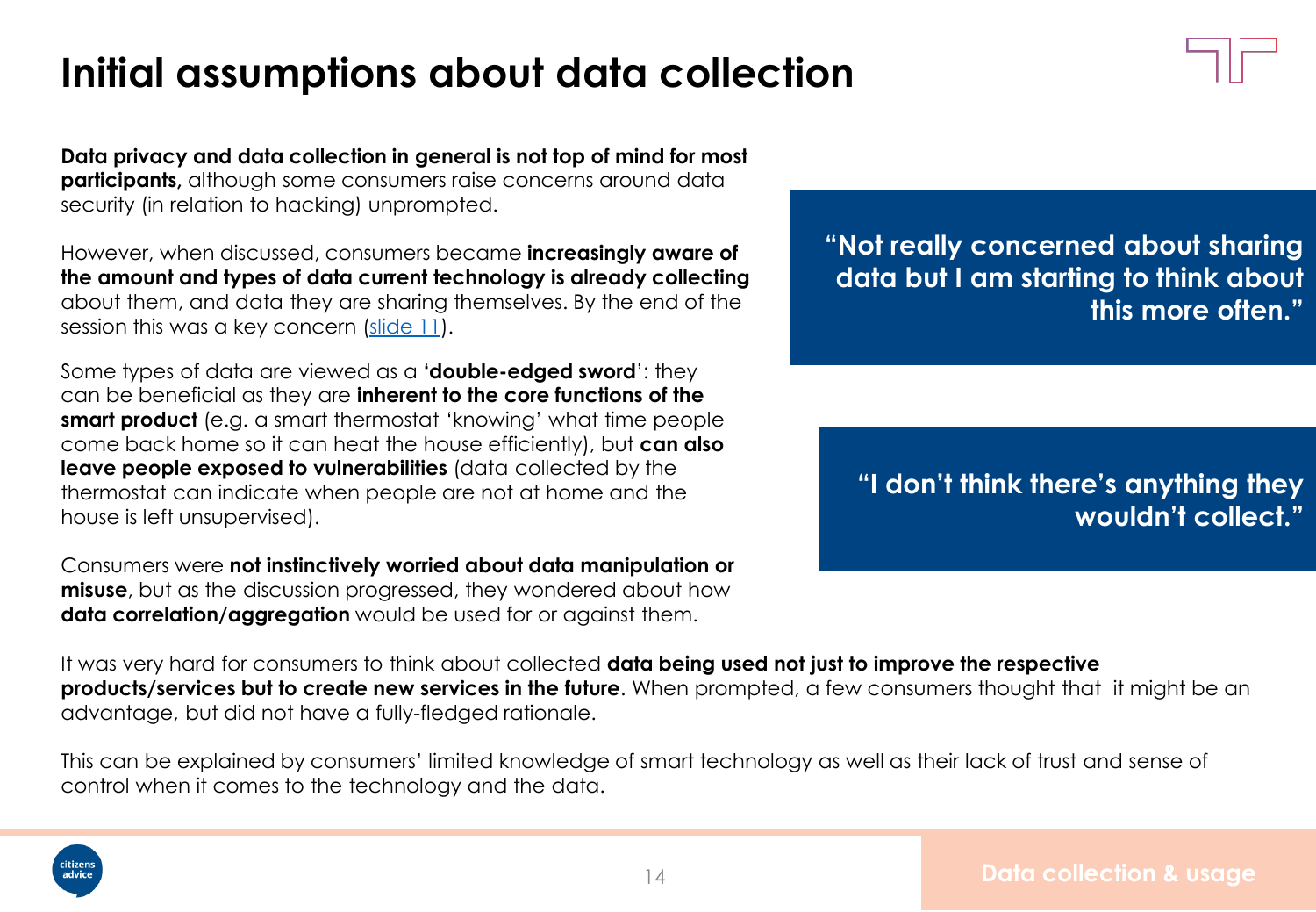### **Types of data consumers are comfortable sharing**

Across all groups, many consumers are **willing to share a significant amount of personal data**. Often, they are **conscious that they already do**, and have '**set a precedent'** which influences how they feel about sharing data with smart technology products.

Consumers recognise that in order for products to work, or work at their best, **data needs to be collected.** Even if it's intrusive or may pose security risks, some consumers **accepted that data is/can be used to make products work better.** 

#### **Such data includes:**

- o Interactions with the smart product itself ("when and how often you use it")
- o Preferences ("products you like, things you buy etc.")
- o What you listen to/ read/ watch
- o Shopping lists
- o Some behavioural/lifestyle data that are not related to security ("how often you eat, shower")
- o Even more 'negative' behavioural patterns were seen as OK to share ("how lazy you are", "how unhealthy you are")
- o Energy usage data

**"If I ask Alexa what's the Reading score then I get an email with an offer on cheap tickets – that's great"**

**"If it's just general information then it's ok!"**



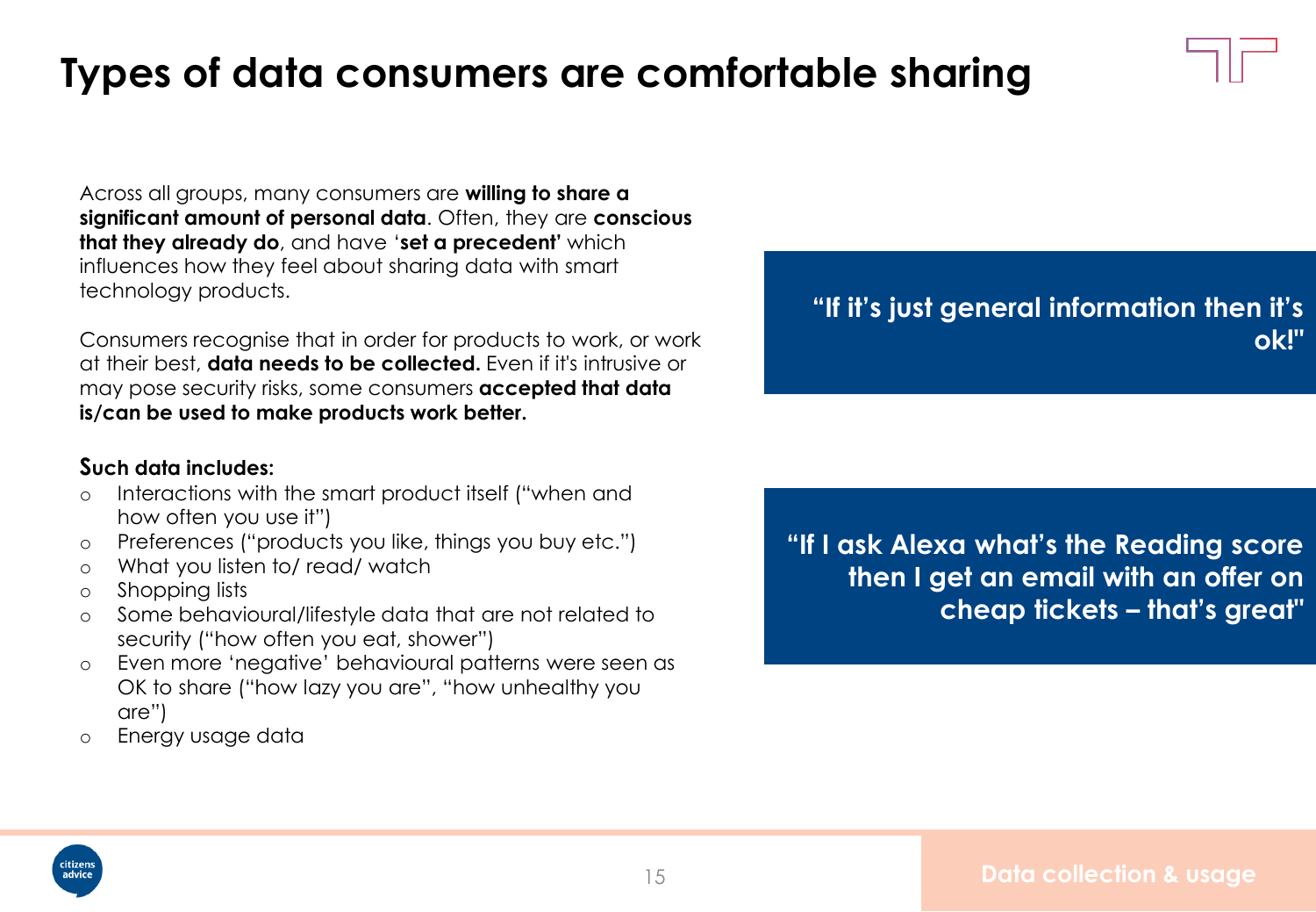### **Data that feels too sensitive to share**

Generally, data that can be related to people's **physical safety is seen as too sensitive to share**. The group discussions brought about many references to services people are already using/ data they are sharing.

Thinking about them in this context **made them feel uneasy about the security and privacy risks involved** and many made references to familiar risks that they were **afraid could be exacerbated/facilitated by smart technology** (e.g. robbery, identity theft, child grooming/manipulation).

**Behavioural patterns or personal details that can lead to conclusions about daily lives** and leave people vulnerable either to attacks or fraud also feel too sensitive to share.

There are **individual differences**, with some consumers feeling much more protective towards their data, either for security/privacy reasons or because they recognise its value and feel that they shouldn't give it away 'for free'.

Some consumers recognised that **the sum of the information was more valuable than its parts** and that was their main concern.

#### **Sensitive data includes:**

- o Financial details
- o Medical records
- o House occupancy
- o Location sharing
- o Passwords
- o Private conversations
- o Information about children
- o Pictures, contacts and other private personal content
- o Habits and routines

**"Individually it doesn't mean anything, but put it all together and you get a good picture of your lifestyle."**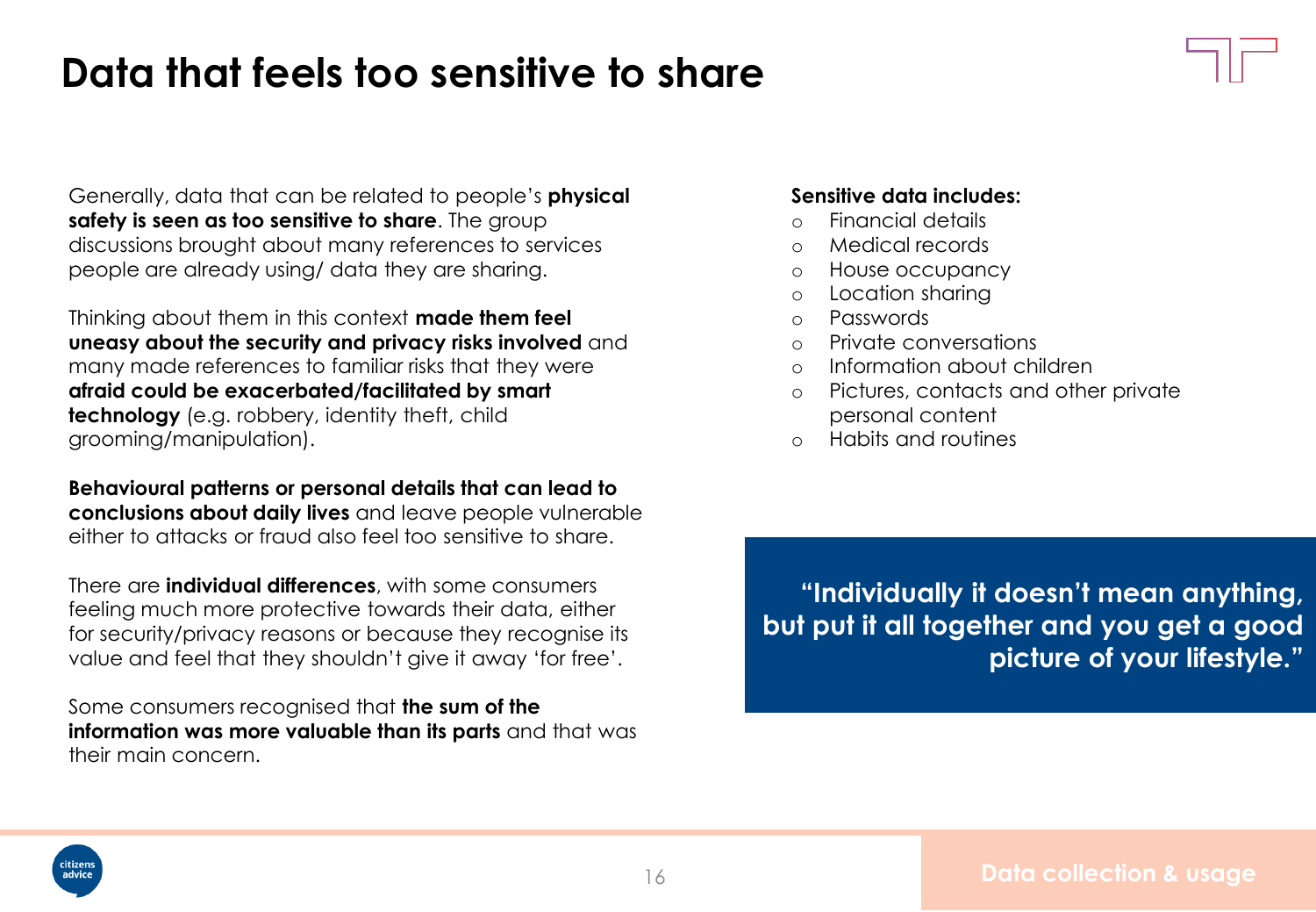### **Views about opt-in vs. opt-out**

Consumers were happy for **the information that they didn't mind sharing to be collected as a default**, and people given the **opportunity to opt out if they wanted to**.

Conversely, for the **information that felt sensitive to share, they wanted it not to be collected as a default**, and to be given the **option to opt in** if they wanted to.

Some consumers (especially in Cardiff) **didn't want any data collected by default**. Some also didn't even want to be presented with the option to share their data – they thought it just shouldn't happen.

Generally, the **most important thing** about opting in or out for consumers was **having clear visibility of what data smart products/services want to collect** from the moment they sign up and start using them and having **the choice to select and also go back and change their preferences if needed.**

**"I don't what my data being shared with anyone – even if that gives me a better deal!."**

> **"I don't think anything should be collected by default."**

**"You should be able to go back and change your preferences."**

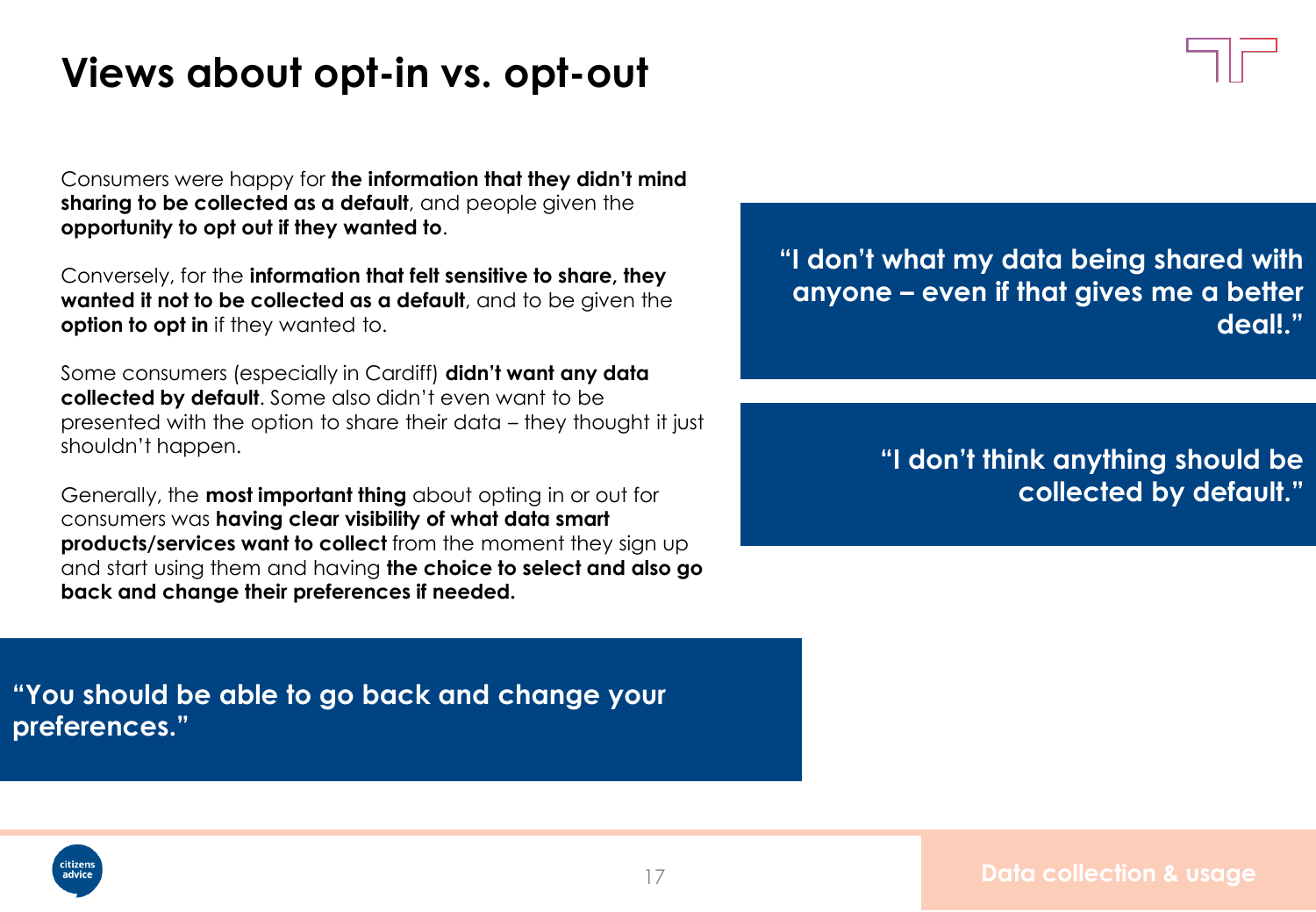### **Conditions that reassure consumers about sharing data**

From consumers' point of view, data collection should be a matter of **informed consent** and giving consumers overall **transparency and control** over their data.

Having transparency on **what data is being collected and what it is used for** would influence their openness to sharing the data. Apart from a sense of control, there is a **risk-benefit trade-off** when it comes to smart technology itself but also the data that is being collected.

Knowing **how the data is stored and protected would also make consumers more open**: they expect safeguards to be in place from responsible parties. Some would feel more comfortable sharing sensitive data through trusted intermediaries (e.g. PayPal).

**"If you're aware of the benefit you may be more willing to share ."**

**"They should be open about how they use it, then that might be ok."**

Consumers also expect to know **how and who their data is shared with.** Some may be more willing to share more sensitive data, such as behavioural patterns, if they know it is only used by the smart tech that collects it and not shared with other potential providers, or if the data is **aggregated** anonymously and cannot be traced back to them individually.

Although many were aware of the potential value of data, **only a few mentioned getting something in return for their sharing data** (e.g. insurance perks if they share information about their behaviour).

Some consumers **find it hard to articulate what protections they would like to be in place**. They feel **disempowered**  and want to be made more aware of their rights as consumers.

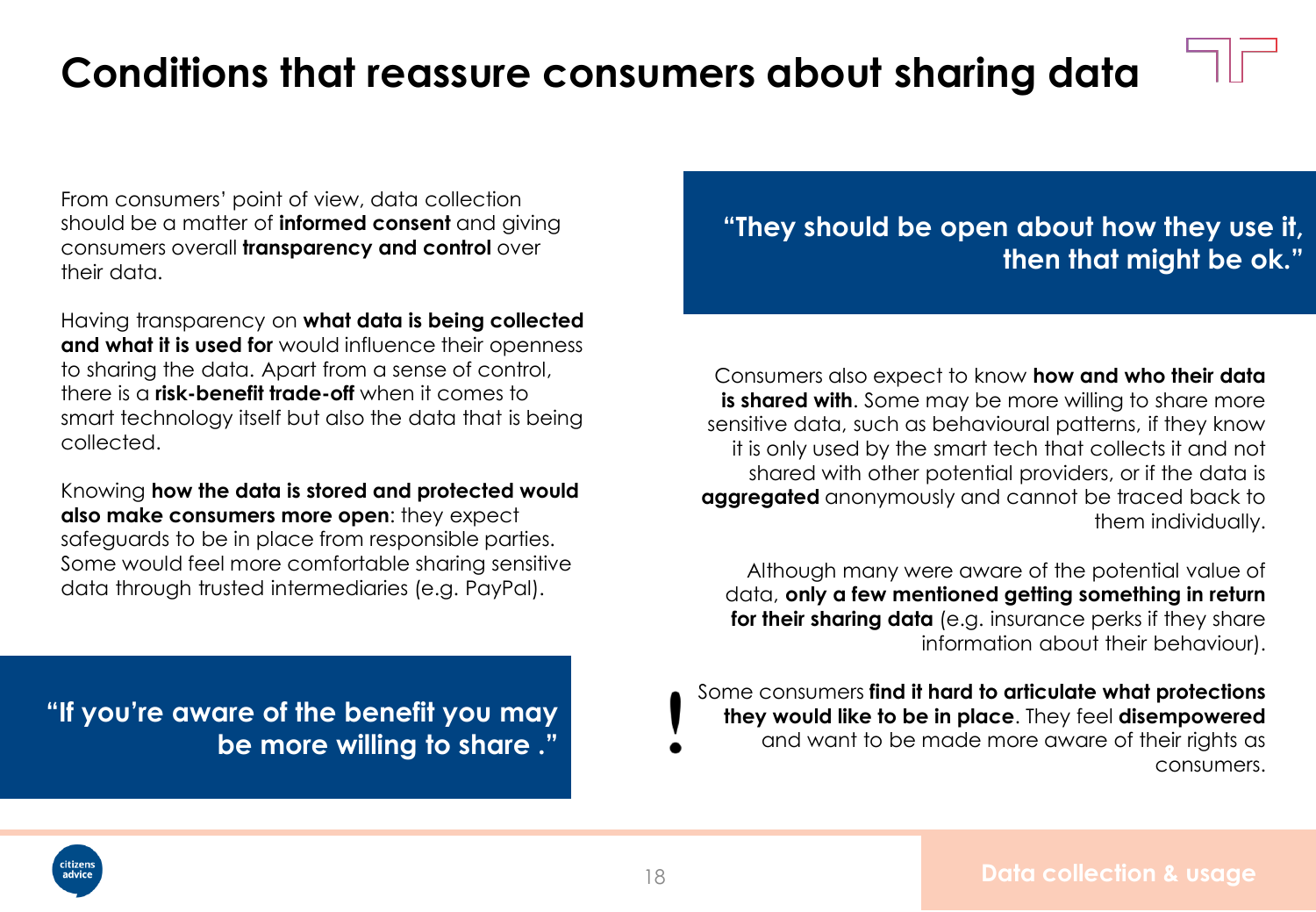### **Comparison to other data consumers already share**

When asked about how they feel about **data that they may already be sharing with current products/services**, **"I sometimes worry" was the most widespread sentiment**  across all groups, except the community group with older people.

**Only a few consumers believe data collection is a good thing** and an equal number place themselves at the other end of the spectrum, feeling very worried. At the same time, there are some **apathetic consumers** who aren't bothered or don't think about data collection.

**The voting results echo the findings from the discussions**: in general, consumers are becoming more knowledgeable and are starting to think about the implications of data collection on their security and privacy.

Which best represents how you feel about common ways in which your personal data is used/shared? (e.g. social media, loyalty cards, location check-ins, privacy policies)

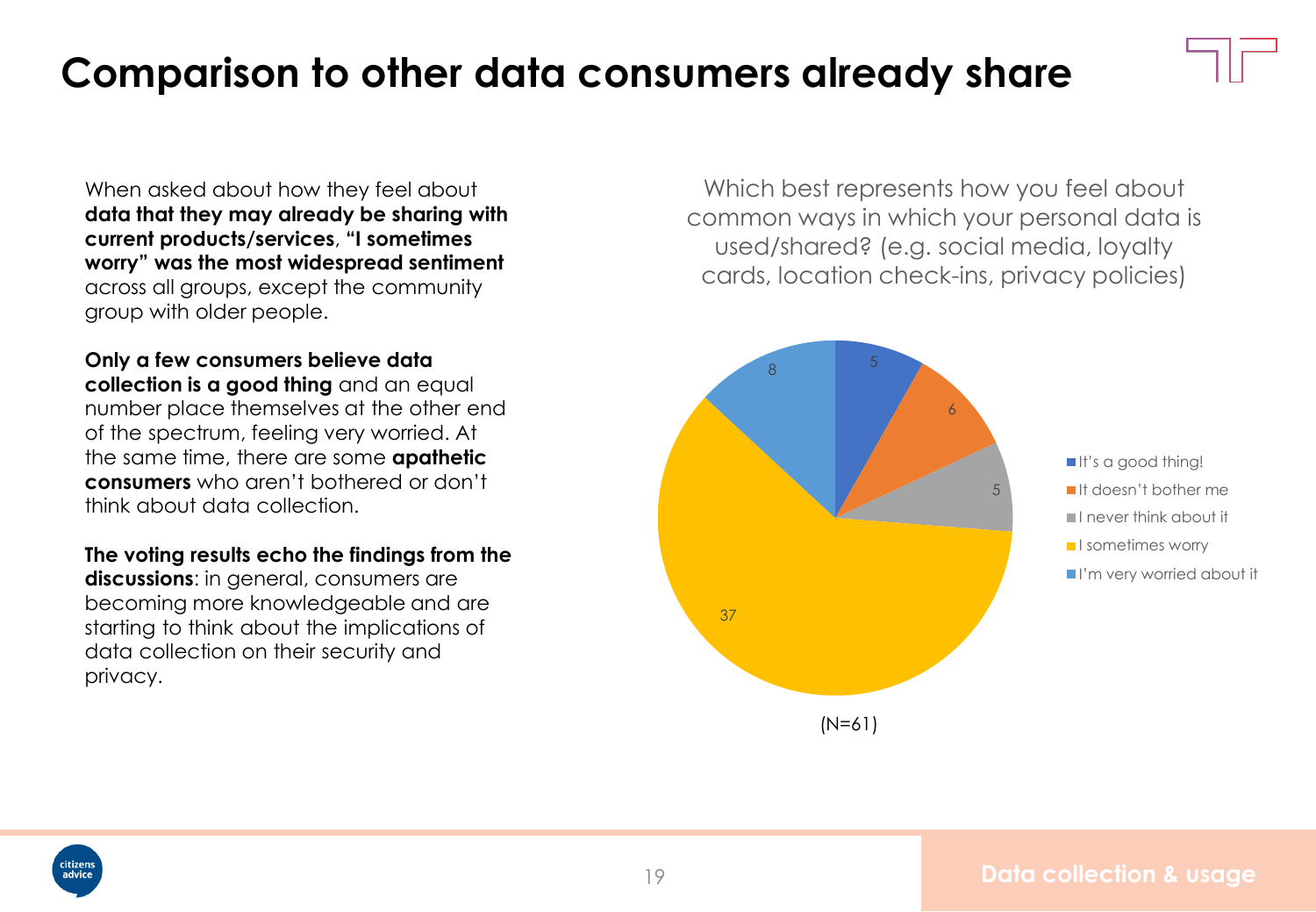<span id="page-19-0"></span>

| <b>Background &amp; context</b>             | p3             |
|---------------------------------------------|----------------|
| Methodology                                 | p <sub>5</sub> |
| <b>Benefits and concerns</b>                | p7             |
| <b>Data collection &amp; usage</b>          | p12            |
| <b>Issues, responsibility &amp; redress</b> | p20            |
| <b>Key findings</b>                         | p30            |
| <b>Participant feedback</b>                 |                |

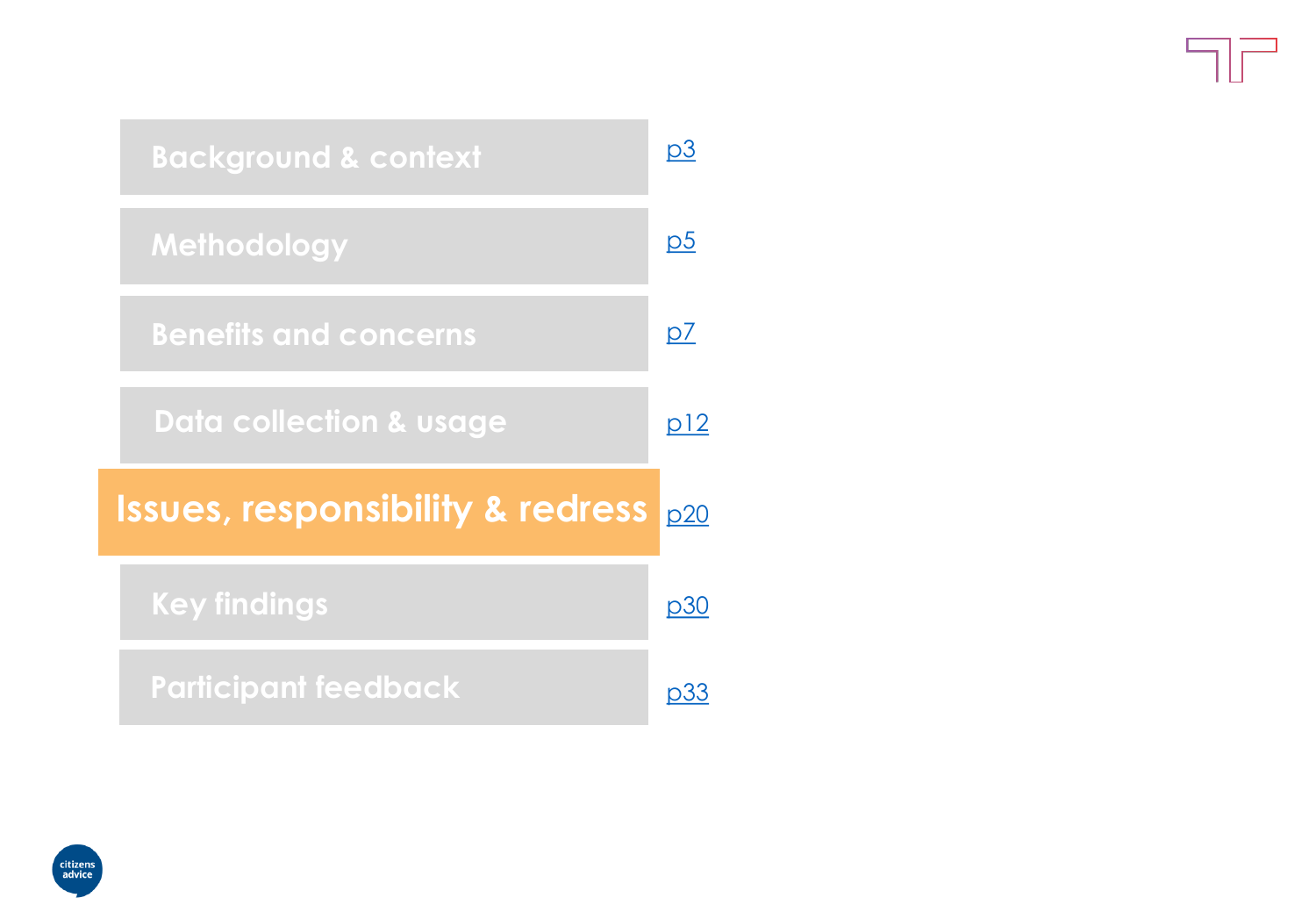## **What happens when things go wrong**

In this exercise we wanted to explore what participants felt about:

- **Whose responsibility** it is to address these issues
- How **issues should be resolved** when something does go wrong; and
- What **assurances** should be in place for when something goes wrong and how it could be avoided

Across most groups participants **initially struggled** to identify who was responsible for an issue and how it could be addressed. It took prompting from facilitators to steer discussion through this exercise, and while participants gave **various suggestions for how issues should be addressed**, they were less focussed on who should be held accountable to fix issues and more concerned with the solution itself.

Many assume that **problems occur due to issues with set-up**, so are technically their fault, but believe they should be supported to avoid such errors.

Participants would **use the word 'manufacturer' interchangeably,** to mean anyone who seemed to be involved with the product - the supplier, designer, vendor etc - and did not differentiate explicitly between smart products and services delivered using smart products.

When prompted, there was an expectation of some public protection / **regulation** such as warranties and clear T&Cs to protect them.

Almost all participants believed there should be '**someone to call**' when things go wrong, and for most this meant a telephone call to a human operator.



### **"What if there is no one to phone?"**

We used scenarios on the following themes (see next slide for details):

- Data misuse/misinterpretation
- Data breach
- Control
- Usability
- Interoperability
- Dependence on wider factors

**"If it happened once, people would worry about it happening again and it might make them not want to use the lock. To avoid that issues need to be very easy to solve so you know that if it happened again it's not a big deal"**

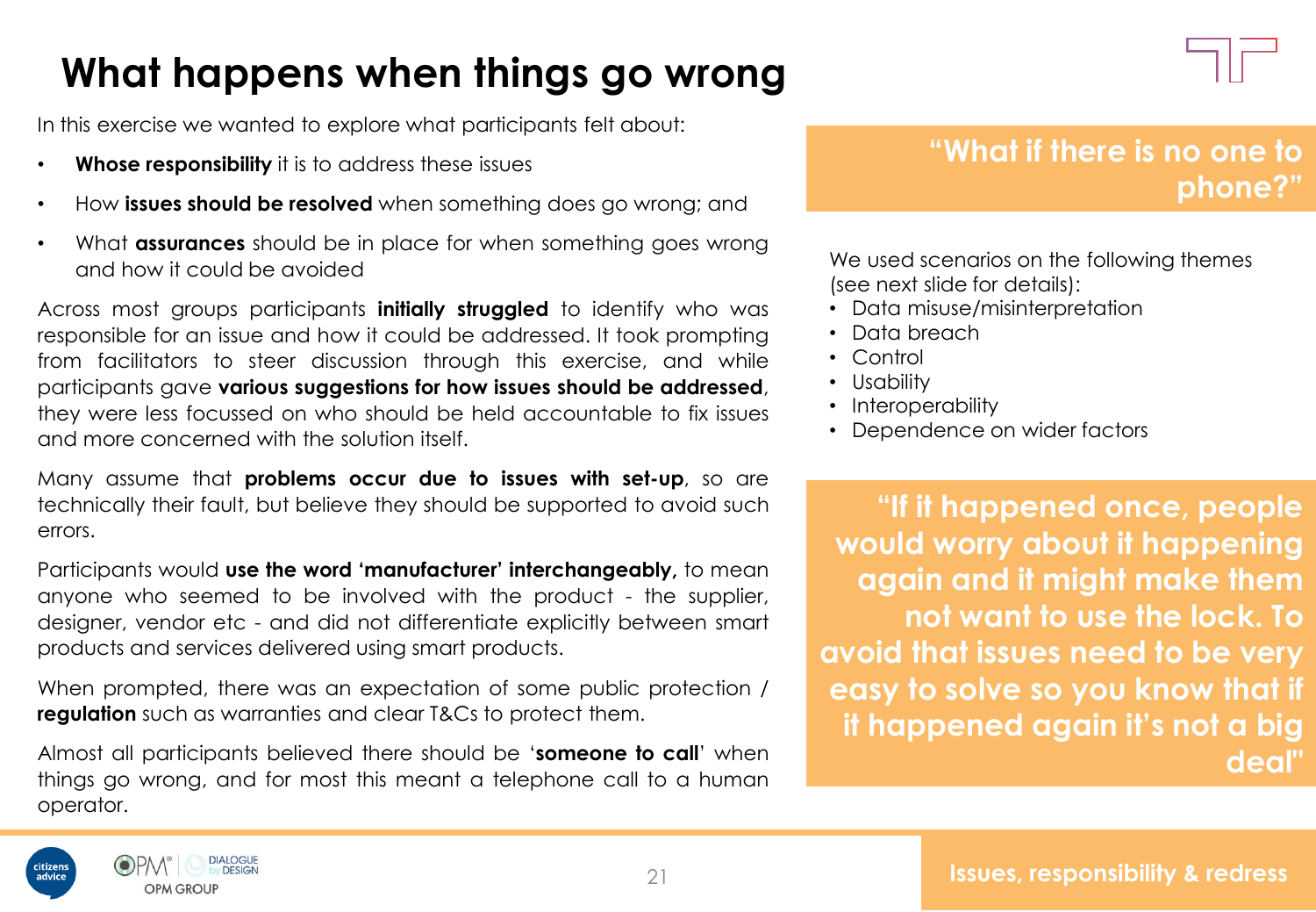### **Scenarios**



| <b>Scenario</b>                                      | <b>Situation</b>                                                                                                                                                                            | Problem                                                                                                                                                                                                                                                                                                                                    |
|------------------------------------------------------|---------------------------------------------------------------------------------------------------------------------------------------------------------------------------------------------|--------------------------------------------------------------------------------------------------------------------------------------------------------------------------------------------------------------------------------------------------------------------------------------------------------------------------------------------|
| 1. Data misuse                                       | You buy a smart fridge to help you know<br>what you have in stock when you're out<br>food shopping. You're having a party this<br>weekend, so buy a lot of junk food in the<br>supermarket. | The next month your health insurer sends you a letter saying that they will<br>increase your tariff as they have noted changes in your diet that mean<br>they now class you in a higher risk category.                                                                                                                                     |
| 2. Data breach                                       | You have had a new <b>web cam</b> installed<br>which allows you to see who is at the front<br>door, by looking at your phone.                                                               | Burglars hack into your account and are now able to see whenever<br>anyone enters or leaves the house. When they are sure no one is at<br>home, they carry out a robbery. No one finds out about the robbery until<br>they get home from work later that day.                                                                              |
| 3. Control                                           | You have bought a new smart washing<br>machine and smart lights.                                                                                                                            | The washing machine works by you pre-loading it, and then it turns on at<br>a time when demand for energy is lowest as this is cheaper to run.<br>Unfortunately this is usually at 2.30am. To make matters worse, when you<br>get up to close the door on the noise, the motion-triggered lights all turn<br>on, completely waking you up. |
| 4. Usability                                         | You have bought a smart lock and it's<br>been working so well for a few months that<br>you decide not to bother with carrying keys<br>round with you anymore.                               | One day, there is a power cut and the lock is stuck in the closed state,<br>leaving you locked out of our house without a key.                                                                                                                                                                                                             |
| 5.<br><b>Interoperability</b>                        | You've replaced all your lights with Smart<br><b>Bulbs, which you control using Amazon</b><br>Echo (Alexa).                                                                                 | Unfortunately, when Alexa malfunctions, you are unable to operate your<br>home lighting. You buy a new home hub - Google Home - but then find<br>out that your light bulbs are incompatible with this. You therefore have to<br>spend even more money on new light bulbs.                                                                  |
| 6. Devices<br>being<br>dependent on<br>wider factors | You have bought a smart heating system,<br>and love the way you can come home to<br>a warm house, even when you get home<br>at a different time each day.                                   | The company which makes the smart heater goes bust, and your heating<br>device becomes inactive.                                                                                                                                                                                                                                           |

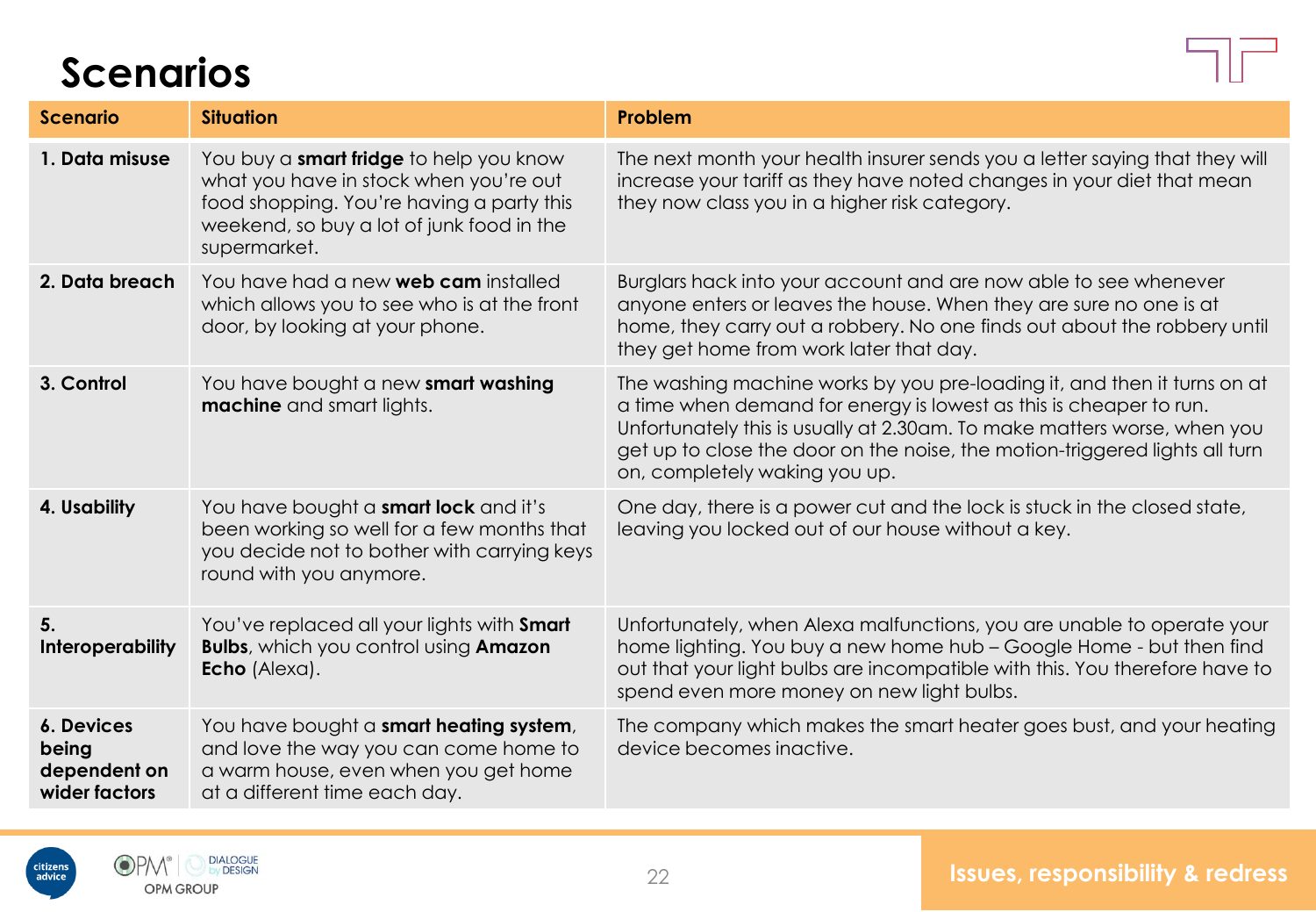### **Issues, responsibility and redress - Whose responsibility?**



Across most groups participants **initially struggled** to identify who was responsible for an issue and how it could be addressed. It took prompting from facilitators to steer discussion through this exercise, and while participants gave **various suggestions for how issues should be addressed**, they were less focussed on who should be held accountable to fix issues and more concerned with the solution itself.

In most scenarios, participants either felt that the issues were the '**manufacturer's responsibility**', or were **their own responsibility** (but believe they should be supported by someone to avoid such errors.)

- Many felt that the error occurred due to their **own failures during set-up or their purchasing decisions**. Some participants articulated a fear of error due to their misuse/misunderstanding, and suggested that they **wanted guidance during set-up or purchasing** to ensure that they were making the right decisions and remove the onus of responsibility from them when something goes wrong.
- The exceptions were scenarios 4 and 6 (smart lock and company going bust) where it was clear to participants that the product failed through no fault of their own. Despite this, **they still struggled to locate exactly who was responsible in these cases** and suggested that it was the manufacturer.
- Participants would **use the word 'manufacturer' interchangeably,** to mean anyone who seemed to be involved with the product (the supplier, designer, vendor etc). It was not clear from our scenarios whether the same level of confusion would arise if they had purchased a product/service themselves.
- When other stakeholders were introduced as part of the scenario, for example an insurance company (scenario 1), or a burglar (scenario 2), some participants identified these parties as responsible for issues.

**"If you didn't read the 18 pages of T&Cs then your fridge turns against you, that's on you."** 

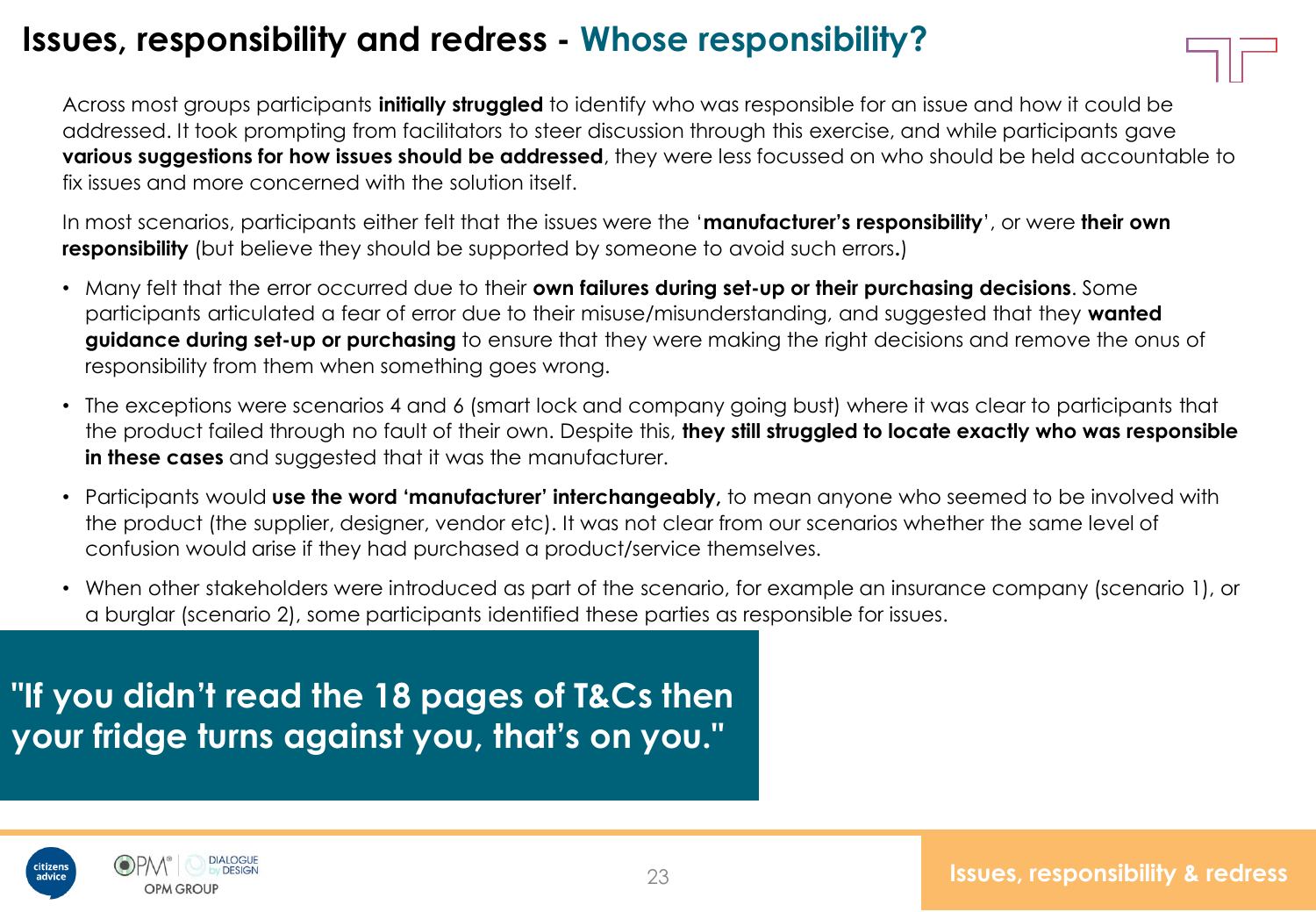### **Issues, responsibility and redress - Whose responsibility?**

While participants were unsure of who was responsible, in most scenarios participants thought that the issues **should be** the **manufacturer's responsibility.** (Where manufacturer was understood to mean someone who was not them, and had some professional / commercial relationship with the product)

- In some cases (**particularly in the community workshop with older people**) participants felt that the manufacturers should provide a service to help them **set up** the products correctly to avoid issues and *ensure* that full responsibility did indeed lay with the manufacturer.
- This was particularly important in cases with more severe consequences such as the data breach scenario, where participants did not trust themselves to set up the product safely, with strong enough passwords and did not want to be held to account for any issues.

**"They need to bring it to everyone's attention but you can't blame them for everything"**

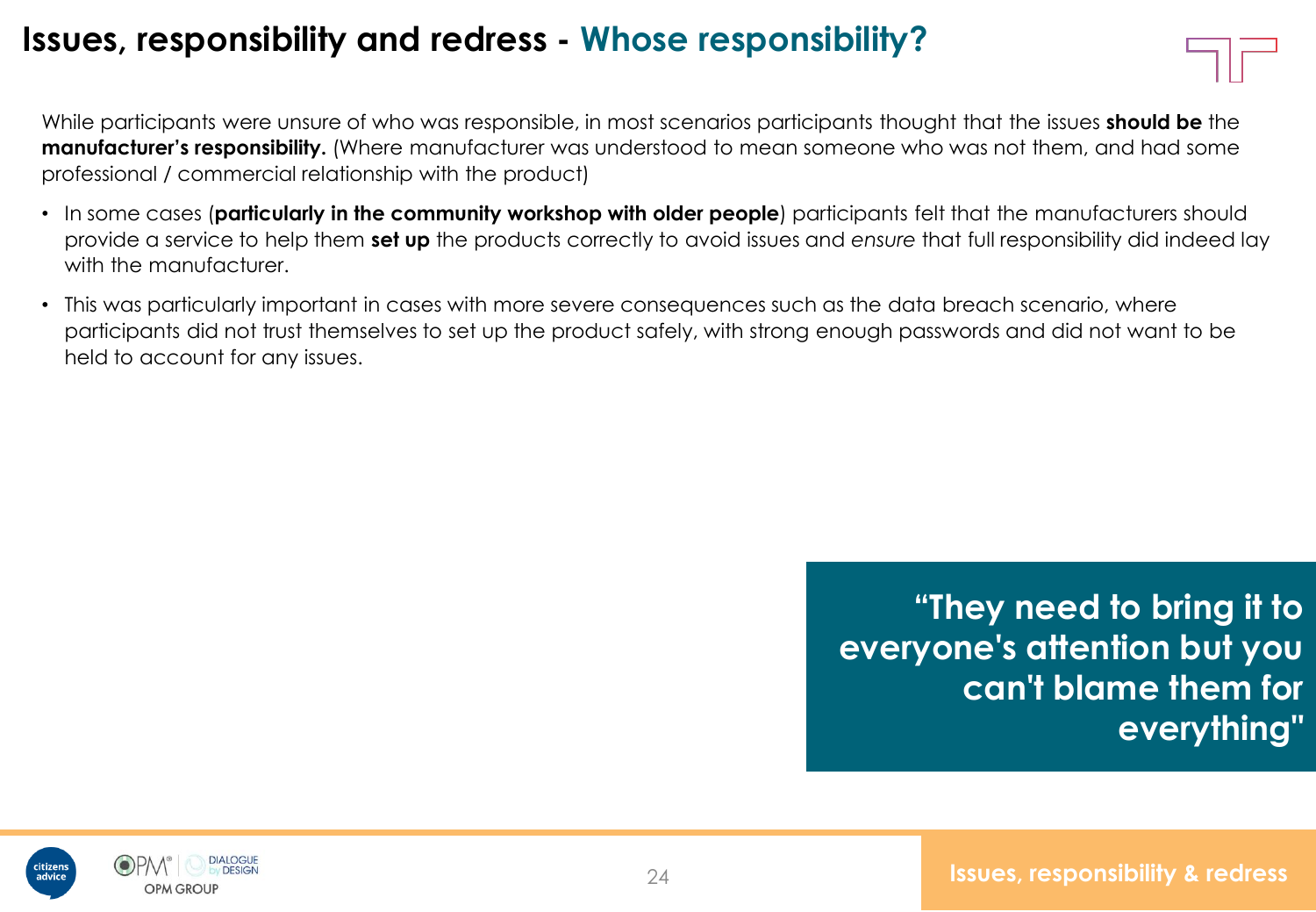### **Issues, responsibility and redress - Whose responsibility?**



| <b>Scenario</b>                                                                   | Individual's<br>responsibility                               | 'Manufacturer's' responsibility                                                                          | <b>Other</b>                                                                                                                                                 |
|-----------------------------------------------------------------------------------|--------------------------------------------------------------|----------------------------------------------------------------------------------------------------------|--------------------------------------------------------------------------------------------------------------------------------------------------------------|
| 1. Data misuse: smart fridge                                                      | If I know the risks when I<br>opt in then it is fair         | There should be no downsides to<br>me in using the product                                               | <b>Insurer:</b> The insurance<br>company made an error                                                                                                       |
|                                                                                   |                                                              | I want to know how the data will<br>be used and how this could<br>impact me before I use the<br>product. | Responsibility needs to be<br>made clear from the outset.<br>The insurer should tell you the<br>risks clearly from the outset,<br>for example in a contract. |
| 2. Data breach: smart camera                                                      | I didn't set it up<br>properly, or I used a<br>weak password | They should set it up for me to<br>make sure it is working properly                                      | Burglar or insecure cloud<br>storage                                                                                                                         |
| 3. Control: smart washing<br>machine                                              | I didn't set it up properly                                  | They should resolve the issue                                                                            |                                                                                                                                                              |
| 4. Usability: smart lock                                                          |                                                              | The product has malfunctioned                                                                            | Who is liable if the lock fails?<br>How does this impact on<br>insurance                                                                                     |
| 5. Interoperability: new home<br>hub                                              | I made the wrong<br>purchasing decision                      | They should check in advance if<br>your existing products are<br>compatible                              | Vendor should ensure that he<br>is selling you a compatible<br>product.                                                                                      |
| 6. Devices being dependent<br>on wider factors: heating<br>company going bankrupt |                                                              | They should have a backup in<br>place                                                                    | Participants were unsure<br>whose responsibility it was.                                                                                                     |

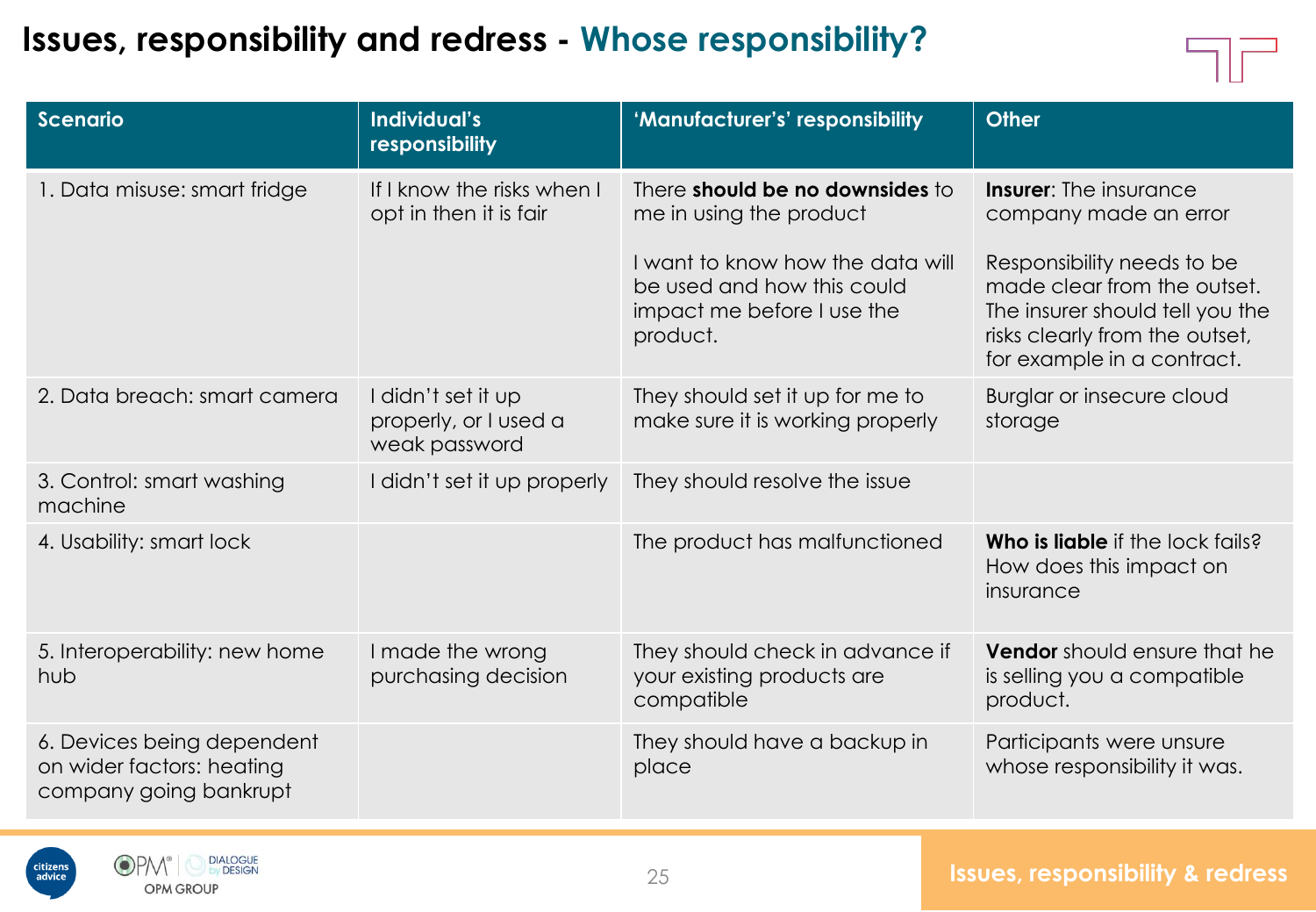### **Issues, responsibility and redress - What should happen next?**



Although they struggled to define who, in **all cases** participants said that they wanted there to be **a person to contact easily by telephone who could help** when something goes wrong. Many commented on their current frustration with customer service systems and the difficulty of being quickly connected with someone who could resolve their issue. They said that they are often referred from one person to another and that the people on the phone do not know how to help. In most cases they suggested that there should be an easy to reach helpline, which should operate 24/7.

They also felt that in all cases where something had broken (i.e. the Echo Dot) participants felt their devices should have **warranties** and if something were to go wrong, they should be **quickly replaced.**

In some cases with more **severe** consequences (e.g. the fridge and health insurance, the burglary relating to the smart lock), participants felt that the manufacturers should be able to identify unusual behaviour in advance and alert the consumer, to resolve the situation before it becomes a problem.

In cases 1 and 2 which relied on the product collecting behaviour data, participants felt that the manufacturer should be more alert to behaviour change, or something unusual occurring and should communicate this to customers. In the case of scenario 4 participants thought that they should receive a warning through the app if there were any issues, as the consequences of being locked out are very severe.

There was **less discussion around what should happen next in scenarios 3 and 5**. This may be because participants felt the scenarios are less severe and they pertain to technologies that participants would be less reliant on. They suggested that a manual override would be a sufficient solution and were **more concerned with how to avoid the issues that resolve them**.

**"it would affect future interaction in a positive way - I would feel reassured if I knew I could reset it!"**

**"There needs to be someone that you can get a hold of."**

**"Once something goes wrong I would give up."**

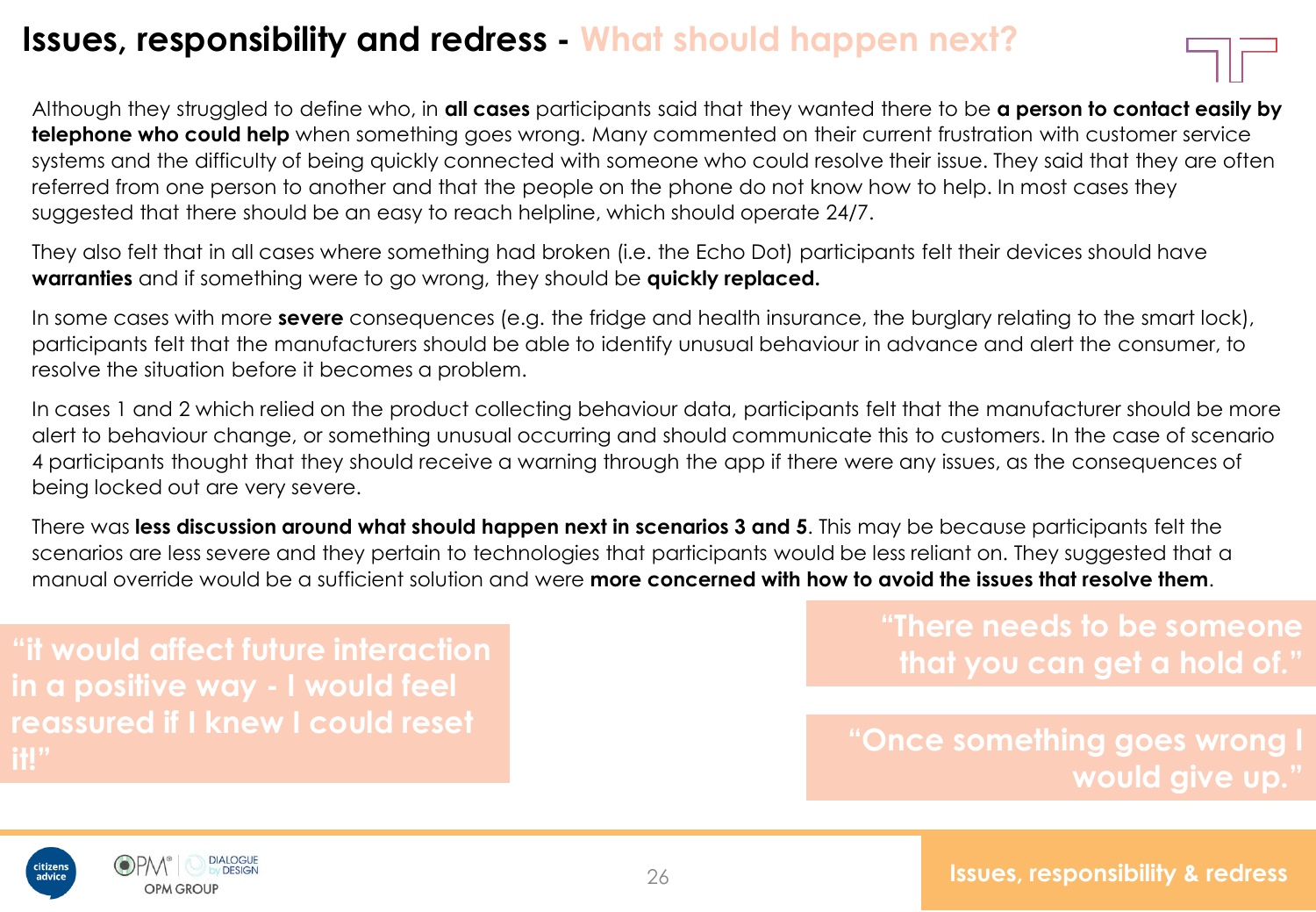### **Issues, responsibility and redress - What should happen next?**



| <b>Scenario</b>                                                                   | What should happen next? (as well as having someone to easily contact, and the<br>product being replaced or fixed by the manufacturer under warranty)                                                                                                                               |
|-----------------------------------------------------------------------------------|-------------------------------------------------------------------------------------------------------------------------------------------------------------------------------------------------------------------------------------------------------------------------------------|
| 1. Data misuse: smart fridge                                                      | • Manufacturer should be proactive in getting in touch and letting me know that<br>something is wrong or that there has been a change.<br>• The insurer should <b>trust</b> me over their interpretation of the data.<br>• I should be able to change insurance policy at any time. |
| 2. Data breach: Smart camera                                                      | • Manufacturer should be proactive in getting in touch and letting me know that<br>something is wrong or that there has been a change.<br>. I should be compensated for all losses.<br>• Insurance should be available to cover incidents of this nature                            |
| 3. Control: smart washing machine                                                 |                                                                                                                                                                                                                                                                                     |
| 4. Usability: smart lock                                                          | • Manufacturer should be proactive in getting in touch and letting me know that<br>something is wrong or that there has been a change.<br>• There should be built-in troubleshooting features.<br>• The issues should be easy to resolve                                            |
| 5. Interoperability: new home hub                                                 | • The Alexa should be replaced within 24 hours                                                                                                                                                                                                                                      |
| 6. Devices being dependent on wider<br>factors: heating company going<br>bankrupt | I don't know                                                                                                                                                                                                                                                                        |

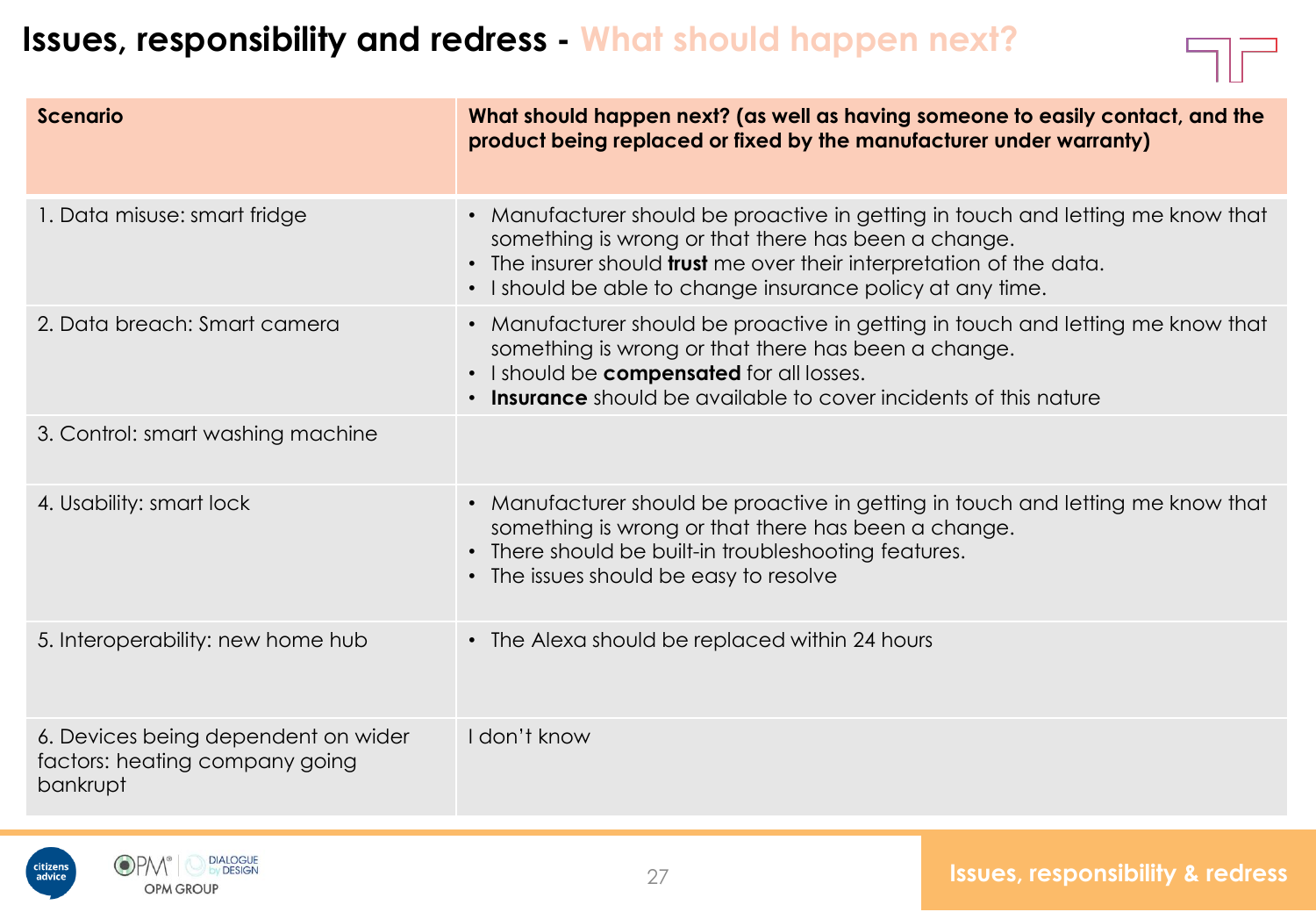### **Issues, responsibility and redress - How can this be avoided?**

In cases where participants felt that they had made mistakes at set-up which caused the issues (scenario 2 and 3) they felt that there should either **be help in setting up the devices**, or there should **be some education in place to ensure that individuals were setting up the product correctly**.

In cases where the smart products were being used for convenience, as opposed to being fully reliant on them (such as scenario 3 and 5) participants felt that a **manual override** would be a sufficient way to avoid major inconveniences.

In the cases where there were other stakeholders or wider factors involved, such as in scenario 1 and 6, participants wanted to clearly understand the **terms and conditions** in advance, and wanted a written contract for what would occur in advance of these issues occurring.

**"Technology not straightforward – you have to know what you're doing."**

> **"You want to ultimately have control yourself."**

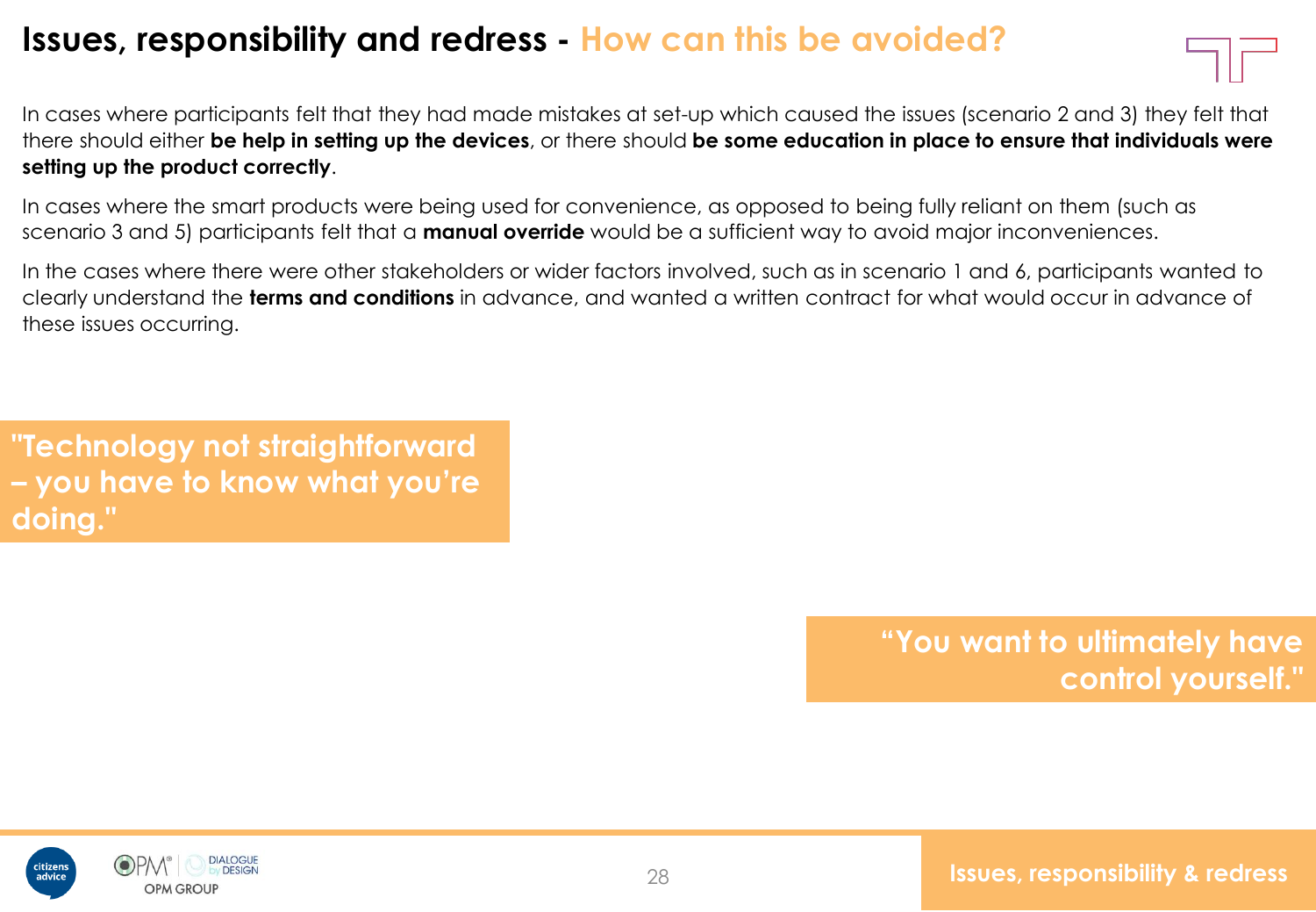### **Issues, responsibility and redress - How can this be avoided?**

| <b>Scenario</b>                                                                   | How can this be avoided?                                                                                                                                                                                                                                      |
|-----------------------------------------------------------------------------------|---------------------------------------------------------------------------------------------------------------------------------------------------------------------------------------------------------------------------------------------------------------|
| 1. Data misuse: smart fridge                                                      | • Clarity from the outset about terms and conditions. These should be easy to<br>read, and the parts that could impact me should be highlighted.<br>• Flexibility to change the level of data shared at any point<br>• Ability to change insurer at any point |
| 2. Data breach: Smart camera                                                      | • The technology should be set up for me<br>• I want to be educated in how to set it up properly<br>• Provisions should be in place so this issue cannot easily occur                                                                                         |
| 3. Control: smart washing machine                                                 | There should be a manual override<br>I want to be educated in how to set it up properly                                                                                                                                                                       |
| 4. Usability: smart lock                                                          | There should be product features that help to avoid this issue, such as a back up<br>battery                                                                                                                                                                  |
| 5. Interoperability: new home hub                                                 | • There should be a manual override<br>• I would want the technology to be set up for me<br>• I want help in making the right purchasing decisions                                                                                                            |
| 6. Devices being dependent on wider<br>factors: heating company going<br>bankrupt | Issues like this cannot be avoided, but there should be a back up that is committed<br>to paper in advance.                                                                                                                                                   |

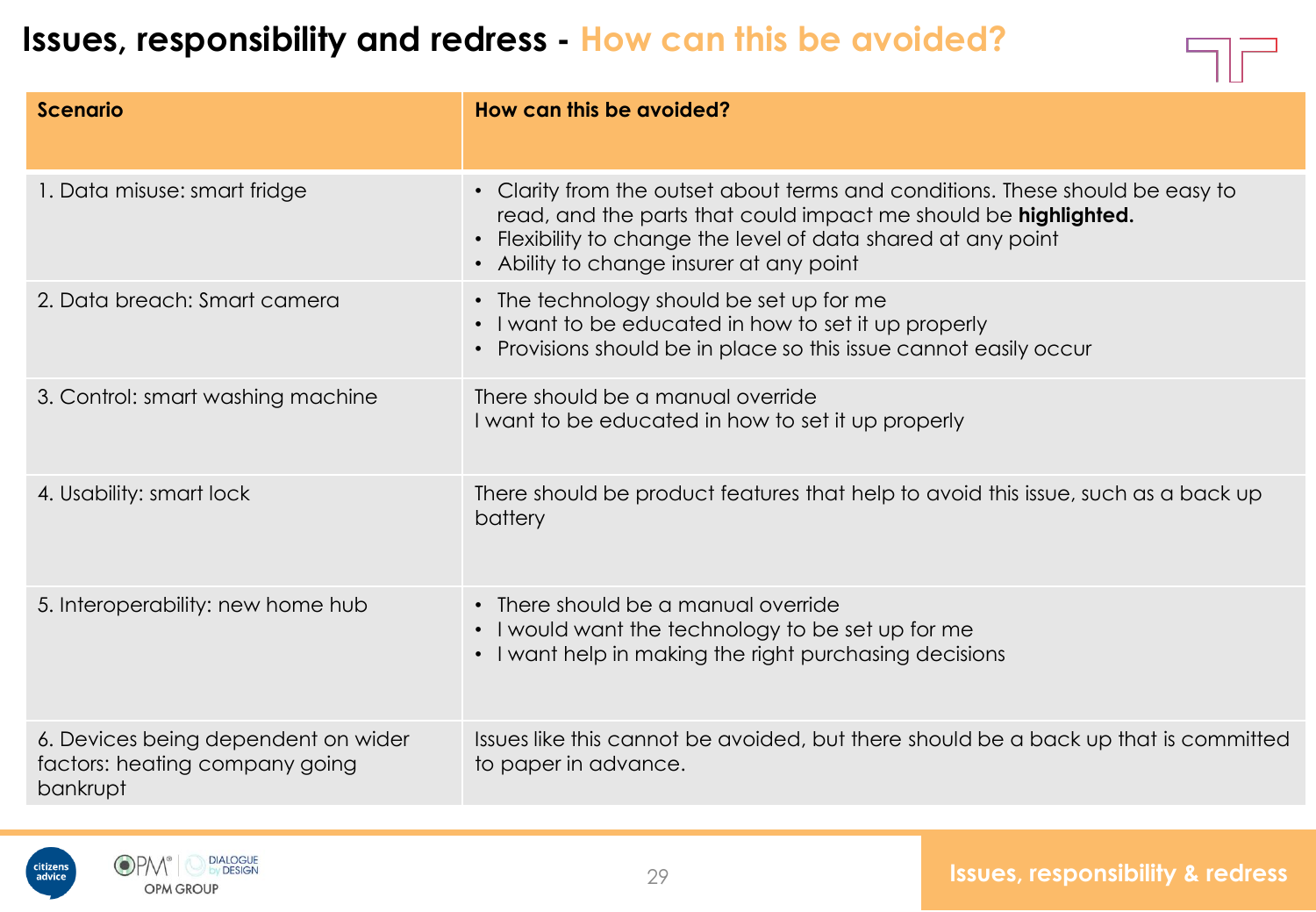7F

<span id="page-29-0"></span>

| <b>Background &amp; context</b>             | p3             |
|---------------------------------------------|----------------|
| Methodology                                 | p <sub>5</sub> |
| <b>Benefits and concerns</b>                | p7             |
| <b>Data collection &amp; usage</b>          | p12            |
| <b>Issues, responsibility &amp; redress</b> | p20            |
| <b>Key findings</b>                         | <u>p30</u>     |
| <b>Participant feedback</b>                 | D3:            |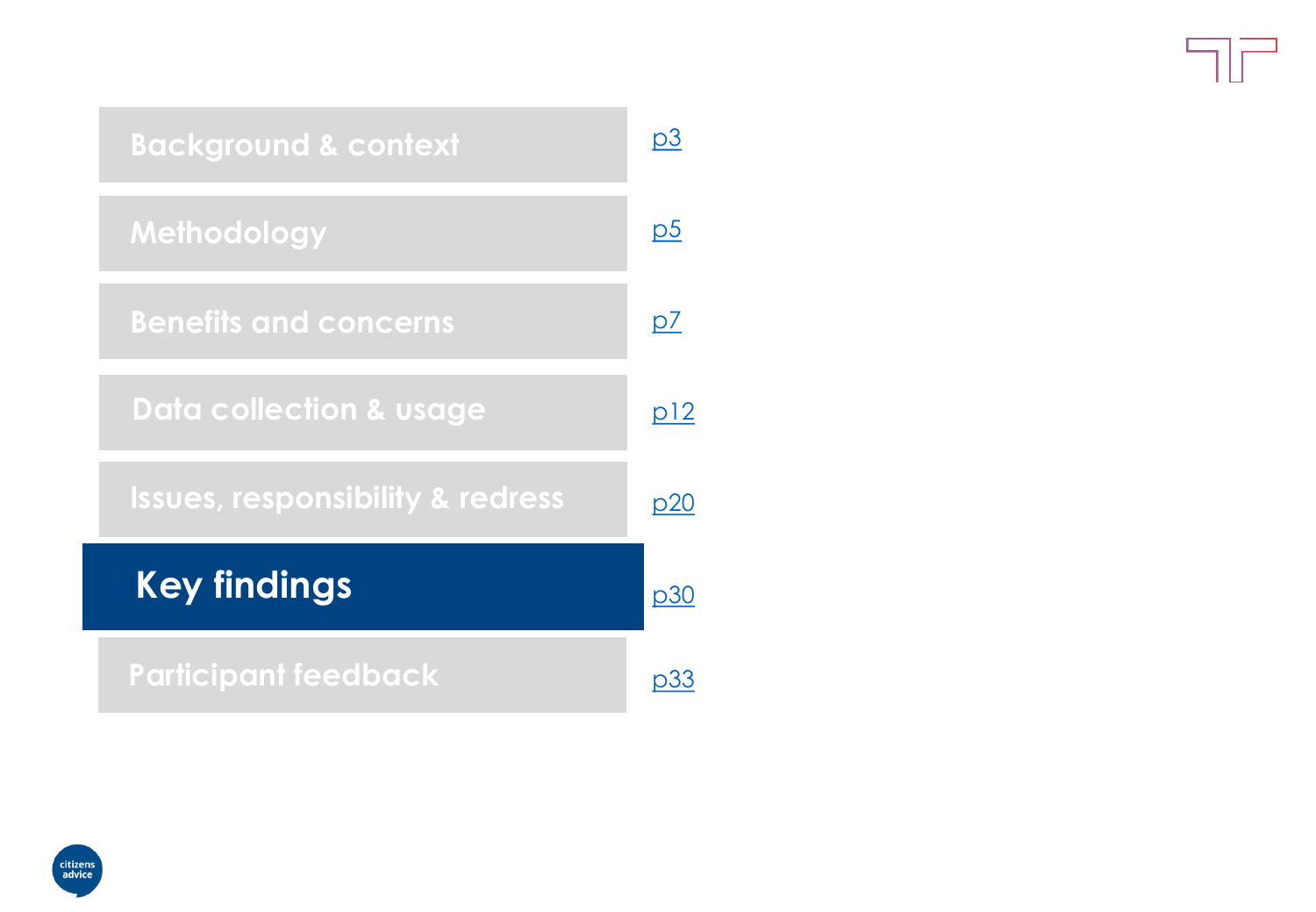## **Key findings**

- Most consumers perceive **the risks associated with smart home technology as outweighing the benefits,** even though they may own some smart technology themselves.
- Interest in take-up of smart tech is currently is also related to **cost** and to the value that these products/ services offer, which isn't that obvious to the average consumer. **Products that help consumers save money** or increase security are more likely to be purchased.
- Many consumers were **unsure** about smart technology, and this contributed to their scepticism.
- Consumers don't instinctively think about what data they're sharing, but when they do consider it, they are **concerned about the volume of data that is being collected**.
- Consumers are generally happy to share "lifestyle" data, but not data that is linked to their **physical safety and security**.
- Many initially struggle to identify who is responsible in situations where something goes wrong, and often end up **holding the manufacturer responsible.**
- **For redress,** they expect a mix of **technical fail-safes** and **interaction with humans**.
- **Consumers expect some regulation** (warranties, clear T&Cs) to protect them.
- Some consumers believe **individuals bear responsibility** as well.
- Consumers believe **education on smart technology** is needed to avoid problems occurring in the first place.

**"The benefits are nice but some of the concerns are REALLY concerning."**

**"I got over these concerns for the benefits. (deafblind consumer)"** 

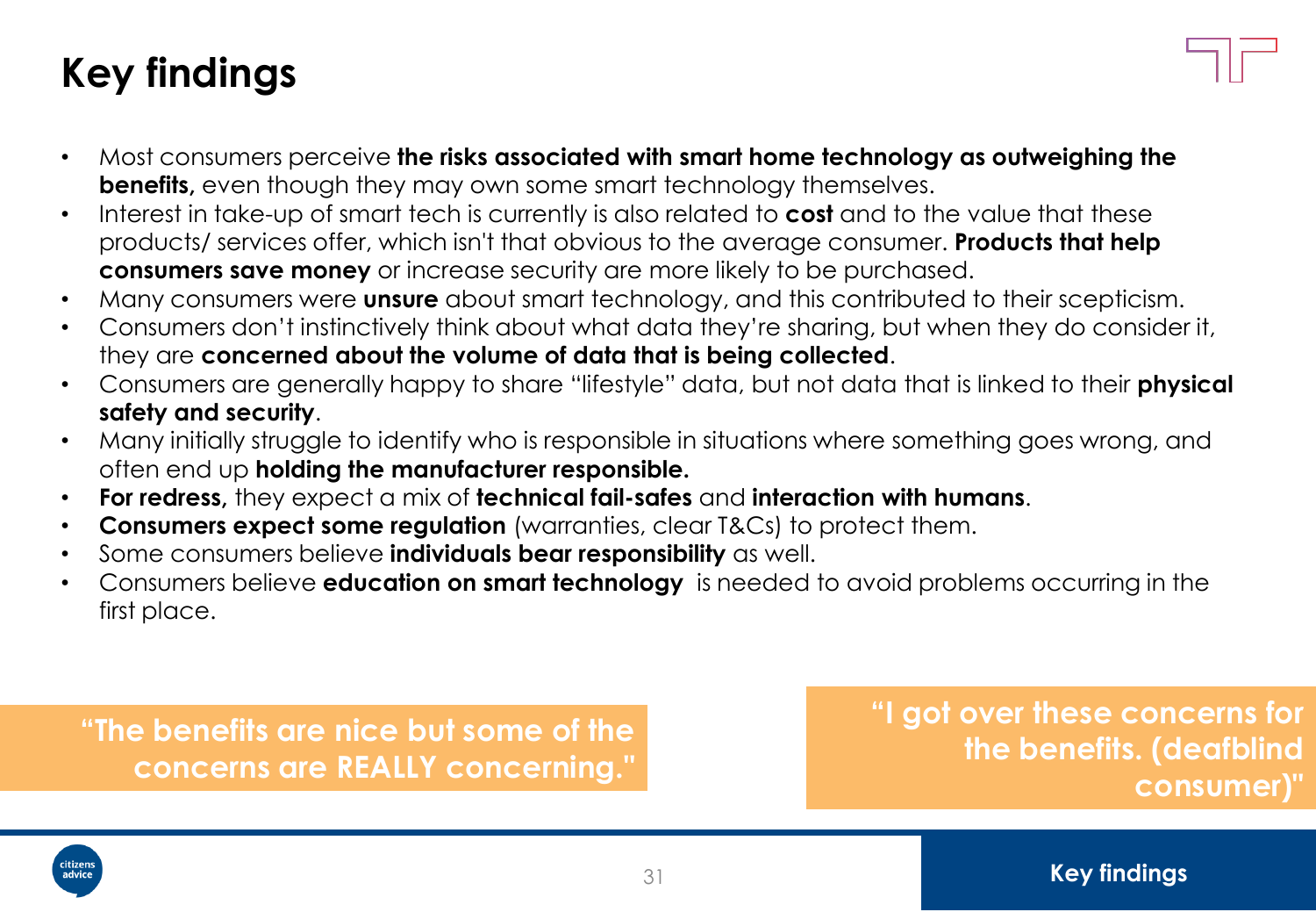## **Key findings – emerging consumer profiles**



#### **Adopters**

#### **Sceptics**

#### **Profiles of likely adopters:**

- o Young mums (for the convenience smart technology can offer them in coping with a busy lifestyle)
- o Technophiles
- o Consumers with complex needs: mobility, learning disabilities

#### **The 'average consumers' tends to currently sit in the middle for a variety of concerns:**

- o Cost
- o Lack of knowledge
- o Concerns about reliability
- o Lack of assurances around data security and privacy

#### **Rejecters feel strongly about the following:**

- o Lack of trust in technology
- o Impact on behaviour
- o Data security and privacy

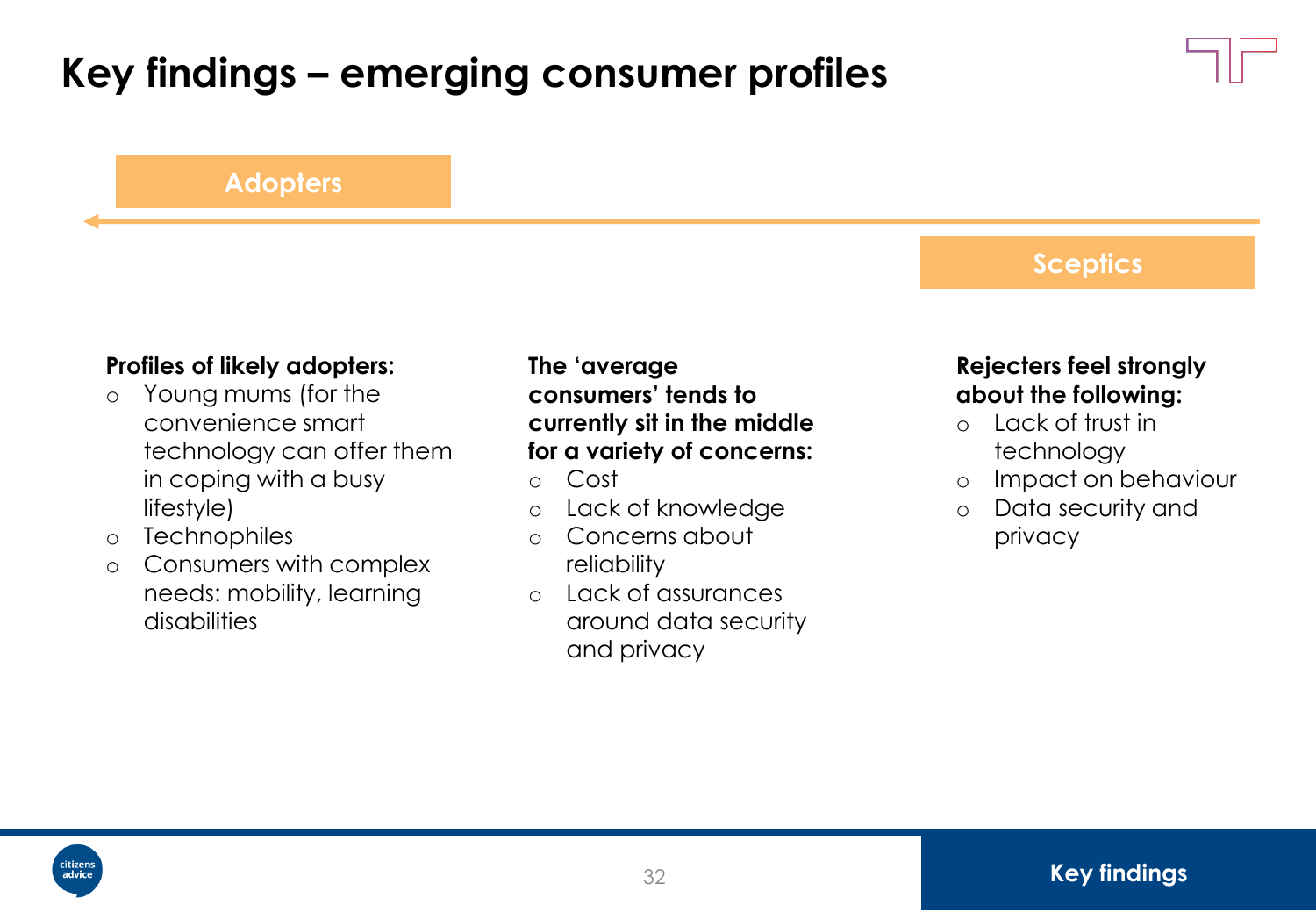Fir

<span id="page-32-0"></span>

| <b>Background &amp; context</b>             | p3             |
|---------------------------------------------|----------------|
| Methodology                                 | p <sub>5</sub> |
| <b>Benefits and concerns</b>                | p7             |
| <b>Data collection &amp; usage</b>          | <u>p12</u>     |
| <b>Issues, responsibility &amp; redress</b> | p20            |
| <b>Conclusions &amp; next steps</b>         | p30            |
| <b>Participant feedback</b>                 | D.3.3          |